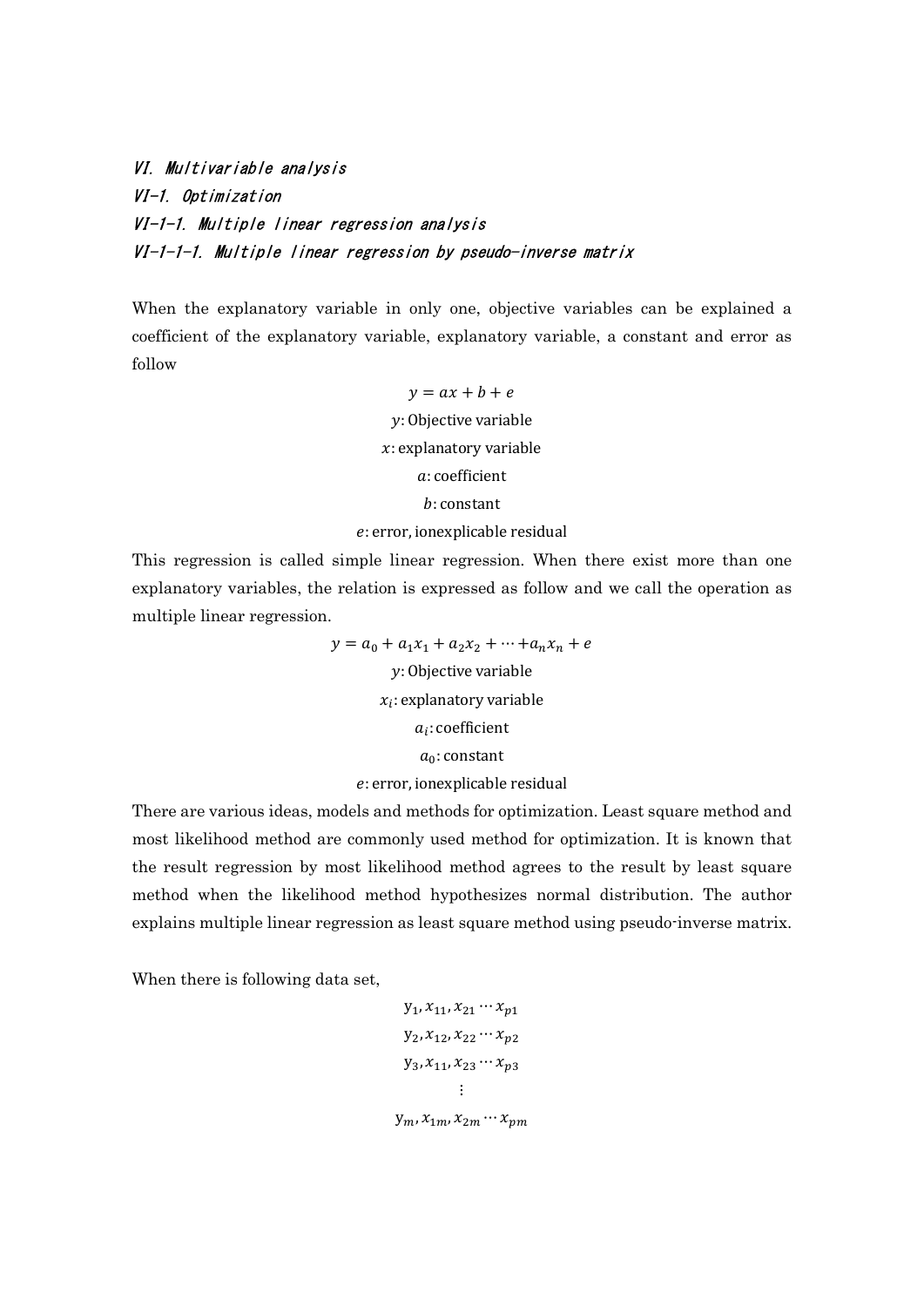The relation can be expressed as follow

$$
y_1 = a_0 + a_1 x_{11} + a_2 x_{21} + \dots + a_p x_{p1} + e_1
$$
  
\n
$$
y_2 = a_0 + a_1 x_{12} + a_2 x_{22} + \dots + a_p x_{p2} + e_2
$$
  
\n
$$
y_3 = a_0 + a_1 x_{13} + a_2 x_{23} + \dots + a_p x_{p3} + e_3
$$
  
\n
$$
\vdots
$$

 $y_n = a_0 + a_1 x_{1m} + a_2 x_{2m} + \dots + a_p x_{pm} + e_m$ 

The relation can be expressed as follow

$$
y = a_0 + a_1 x_1 + a_2 x_2 + \dots + a_p x_p + e
$$

 $a_0$ : constant term

$$
= (1 \quad x_1 \quad \cdots \quad x_p) \begin{pmatrix} a_0 \\ a_1 \\ \vdots \\ a_p \end{pmatrix} + e
$$

Putting

$$
Y = \begin{pmatrix} y_1 \\ \vdots \\ y_n \end{pmatrix}, \qquad X_{+1} = \begin{pmatrix} 1 & x_{11} & \cdots & x_{1p} \\ \vdots & \vdots & \ddots & \vdots \\ 1 & x_{n1} & \cdots & x_{np} \end{pmatrix}, \qquad A_{+1} = \begin{pmatrix} a_0 \\ a_1 \\ \vdots \\ a_p \end{pmatrix}, \qquad E = \begin{pmatrix} e_1 \\ \vdots \\ e_n \end{pmatrix}
$$

 $Y = X_{+1}A_{+1} + E$ 

We learned that pseudo-inverse matrix  $(X_{+1}^{\#})$  gives optimum solution of  $A_{+1}$  by least square method in paragraph "V-3-4. Optimization and pseudo-inverse matrix".

$$
A_{+1} = X_{+1}^{\#}Y
$$

Formula 73

Pseudo-inverse matrix  $(X_{+1}^{\#})$  can be obtain by direct calculation of inverse matrix or inverse operation of singular value decomposition as follow.

$$
X_{+1}^{\#} = (X_{+1}^{\ T}X_{+1})^{-1}X_{+1}^{\ T}
$$

or

$$
X_{+1}^{T}X_{+1} = \begin{pmatrix} 1 & \cdots & 1 \\ x_{11} & \cdots & x_{n1} \\ \vdots & \ddots & \vdots \\ x_{1p} & \cdots & x_{np} \end{pmatrix} \begin{pmatrix} 1 & x_{11} & \cdots & x_{1p} \\ \vdots & \vdots & \ddots & \vdots \\ 1 & x_{n1} & \cdots & x_{np} \end{pmatrix} = \begin{pmatrix} n & \sum_{j=1}^{n} x_{j1} & \cdots & \sum_{j=1}^{n} x_{jp} \\ \sum_{j=1}^{n} x_{j1} & & & \\ \vdots & & & X^{T}X \\ \sum_{j=1}^{n} x_{jp} & & \\ \vdots & \vdots & \ddots & \vdots \\ 0 & 0 & \cdots & \sum_{j=1}^{n} x_{jp} \end{pmatrix}
$$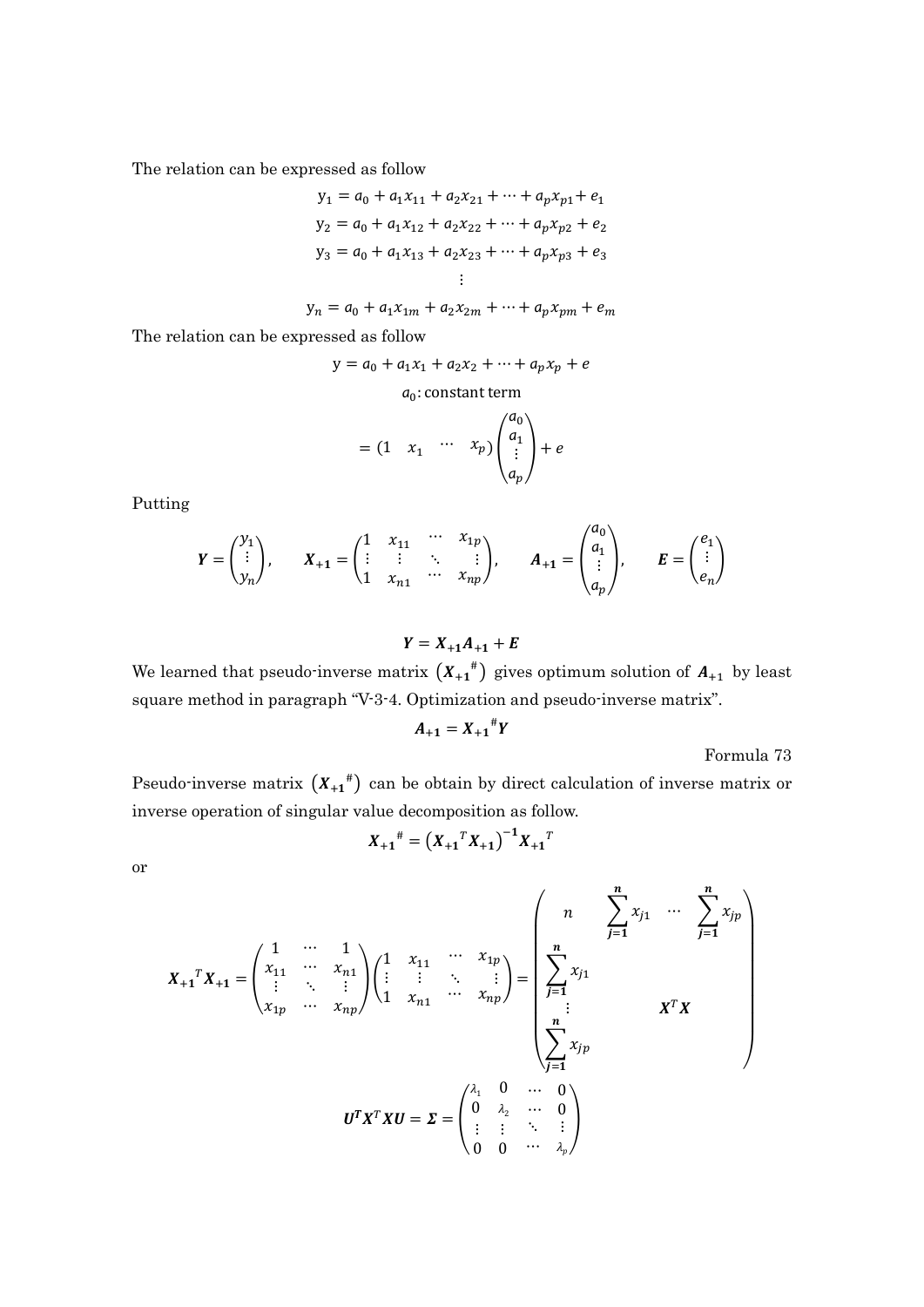In reality, the operation by upper equation is hard task. Inverse matrix can be calculated by inverse operation of singular value decomposition.

$$
X^{\#} = V\Sigma^{\#}U^{T}
$$
\n
$$
X_{+1}X_{+1}^{T} = \begin{pmatrix} 1 & x_{11} & \cdots & x_{1p} \\ \vdots & \vdots & \ddots & \vdots \\ 1 & x_{n1} & \cdots & x_{np} \end{pmatrix} \begin{pmatrix} 1 & \cdots & 1 \\ x_{11} & \cdots & x_{n1} \\ \vdots & \ddots & \vdots \\ x_{1p} & \cdots & x_{np} \end{pmatrix}
$$
\n
$$
V^{T}X_{+1}X_{+1}^{T}V = \Sigma_{V}
$$
\n
$$
\Sigma^{\#} = \begin{pmatrix} \frac{1}{r_{1}} & 0 & \cdots & 0 & 0 & \cdots & 0 \\ 0 & \frac{1}{r_{2}} & \cdots & 0 & 0 & \cdots & 0 \\ \vdots & \vdots & \ddots & \vdots & \vdots & \ddots & 0 \\ 0 & 0 & \cdots & \frac{1}{r_{r}} & 0 & \cdots & 0 \\ 0 & 0 & \cdots & \frac{1}{r_{r}} & 0 & \cdots & 0 \\ \vdots & \vdots & \ddots & \vdots & \vdots & \ddots & \vdots \\ 0 & 0 & \cdots & 0 & 0 & \cdots & 0 \end{pmatrix}_{n \times p}
$$

 $\gamma_i = \lambda_i \geq threshold$  value

### VI-1-1-2. Geometric meaning of multiple regression

In this paragraph, we consider geometrical meaning of multiple linear regression. At first, we consider the distance of a point and hyperplane, because meaning of the regression is to explain the distribution by a hyperplane of which average distance between the hyperplane and datapoints is minimum. Figure 62 shows equation of hyperplane including origin. Coordinate origin is O ∶ (0 ⋯ 0).



Fig 62. Formula of hyperplane including origin.

The hyperplane is characterized by normal vector  $\overrightarrow{OH}$  which is orthogonal to the hyper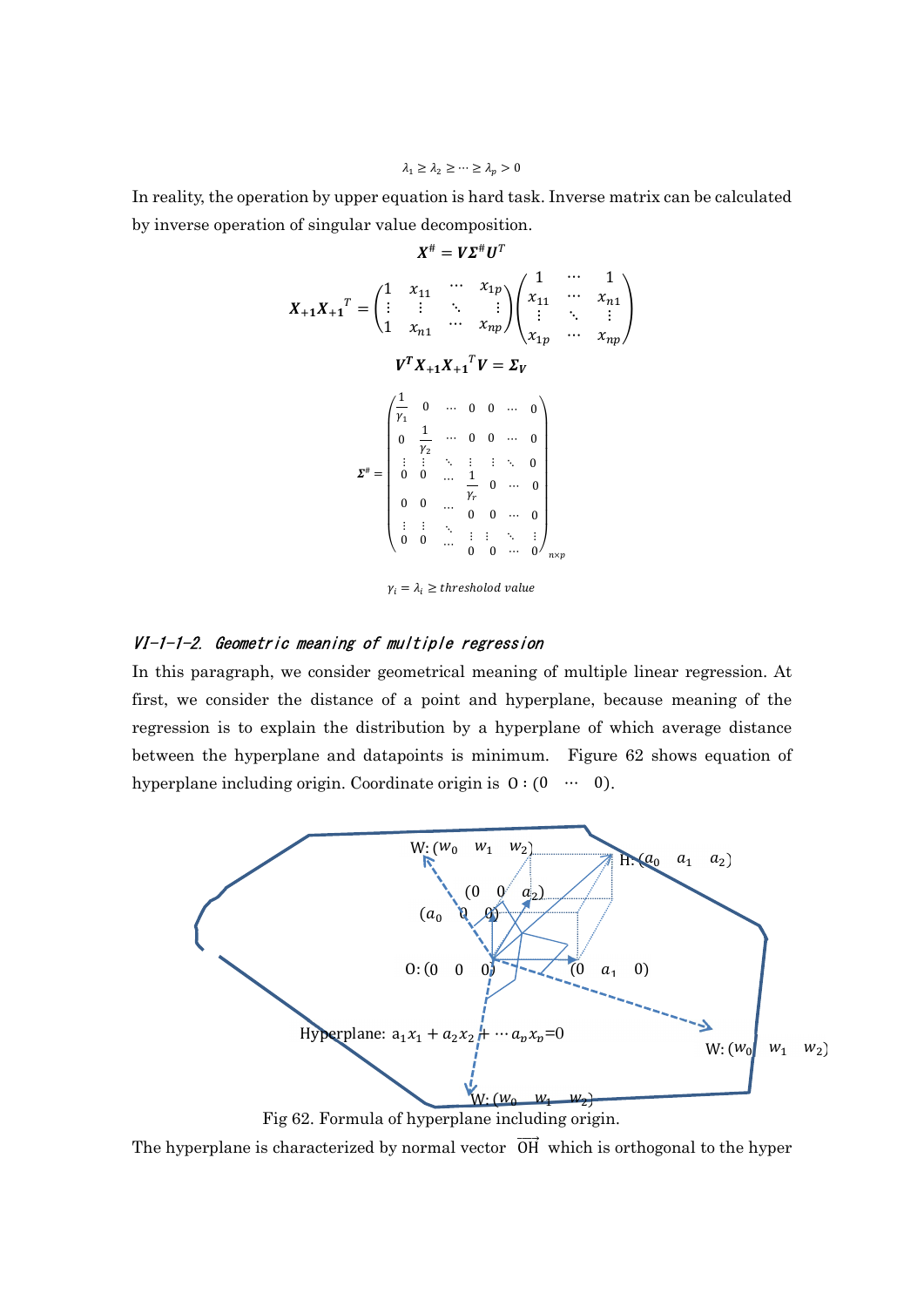plane.

$$
\overrightarrow{OH} = (a_0 \quad a_1 \quad \cdots \quad a_p)
$$
  
\n
$$
\overrightarrow{OW} \text{ is vector on the hyperplane.}
$$
  
\n
$$
\overrightarrow{OW} = (w_0 \quad w_1 \quad \cdots \quad w_0)
$$
  
\n
$$
\overrightarrow{OH} \perp \overrightarrow{OW}
$$
  
\n
$$
(w_0 \quad w_1 \quad \cdots \quad w_p) \begin{pmatrix} a_0 \\ a_1 \\ \vdots \\ a_p \end{pmatrix} = 0
$$

$$
a_0w_0 + a_1w_1 + \cdots a_pw_p = 0
$$

For simplification, we take unit vector of normal vector  $(U)$ .

$$
a_0^2 + a_1^2 + \dots + a_p^2 = 1
$$

We consider a parallel hyperplane to the hyperplane including origin as a general hyperplane. The point on the parallel hyperplane is  $X(\mathcal{X}_0 \cdots \mathcal{X}_p)$ . The distance from the hyperplane including origin is t. The length of t is constant and normal vector from the hyper plane including origin to X is  $\overrightarrow{WX}$ .



Fig 63. Points in a hyperplane

$$
\overrightarrow{WX} = \overrightarrow{OX} - \overrightarrow{OW} = t(a_0 \cdots a_p)
$$
  

$$
(x_0 - w_0 \cdots x_p - w_p) = t(a_0 \cdots a_p)
$$

We take inner products of both sides.

$$
(x_0 - w_0 \cdots x_p - w_p) \begin{pmatrix} a_0 \\ \vdots \\ a_p \end{pmatrix} = t(a_0 \cdots a_p) \begin{pmatrix} a_0 \\ \vdots \\ a_p \end{pmatrix}
$$
  
\n
$$
a_0x_0 + a_1x_1 + \cdots + a_px_p - (a_0w_0 + a_1w_1 + \cdots + a_pw_p) = t(a_0^2 + a_1^2 + \cdots + a_p^2)
$$
  
\n
$$
a_0x_0 + a_1x_1 + \cdots + a_px_p = t
$$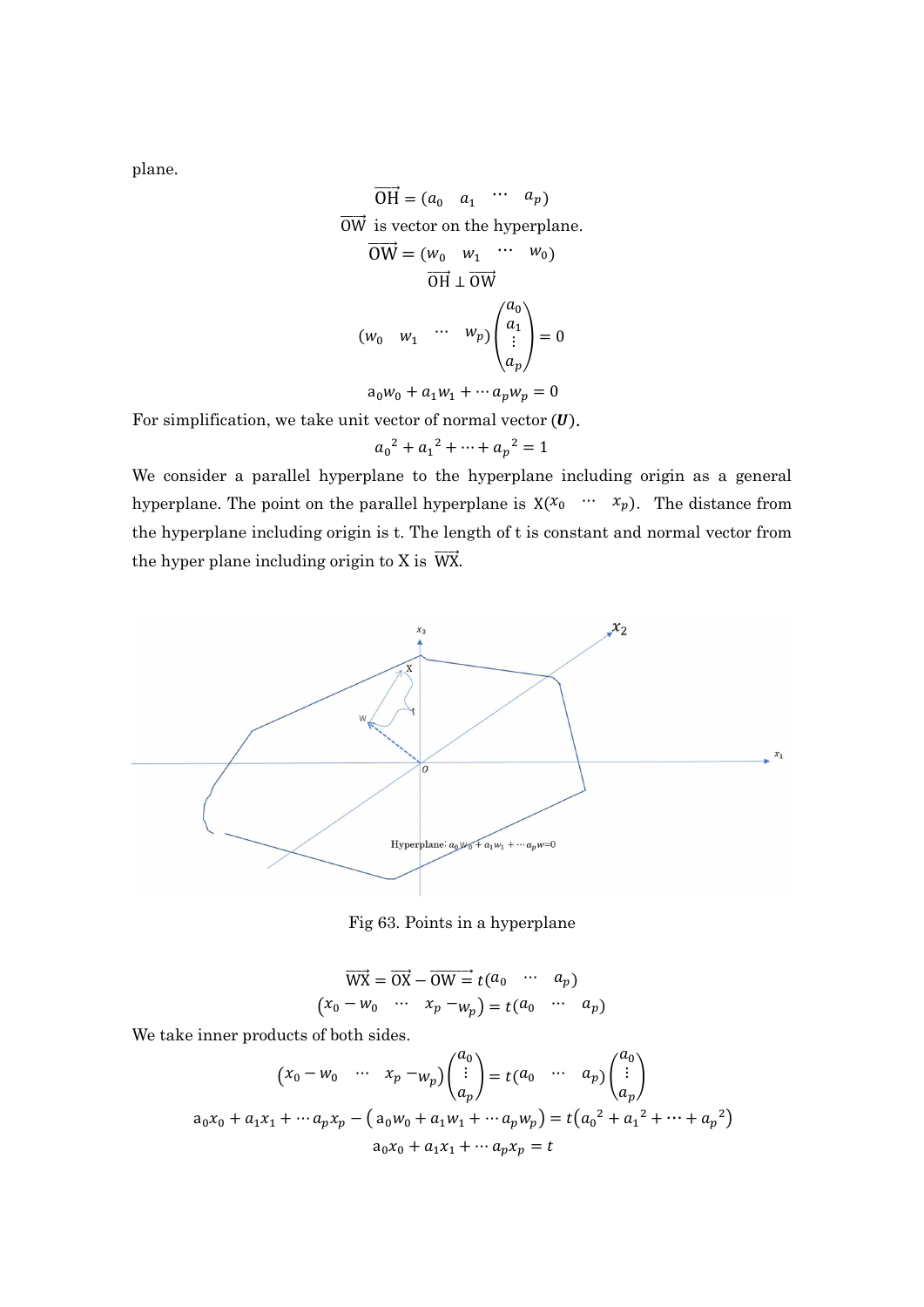$$
a_0w_0 + a_1w_1 + \cdots a_pw_p = 0
$$
  

$$
a_0^2 + a_1^2 + \cdots + a_p^2 = 1
$$

From this we express hyperplane by following equation

$$
a_0x_0 + a_1x_1 + \cdots a_px_p = t
$$

In case of  $a_0^2 + a_1^2 + \cdots + a_p^2 = 1$ , t is distance from the hyperplane to origin. The author explains an optimization, which is a kind of regression but is not general multiple regression.

$$
a_0'x_0 + a_1'x_1 + \dots + a_p'x_p = c
$$

: constant

When all data exist on the hyperplane

$$
XA' = c \begin{pmatrix} 1 \\ \vdots \\ 1 \end{pmatrix}_{n \times 1}
$$

$$
a_i = \frac{a_i'}{c}
$$

$$
X = \begin{pmatrix} x_{10} & \cdots & x_{1p} \\ \vdots & \ddots & \vdots \\ x_{n0} & \cdots & x_{np} \end{pmatrix}_{n \times p}, \quad A = \begin{pmatrix} a_0 \\ \vdots \\ a_p \end{pmatrix}
$$

$$
a_0 x_0 + a_1 x_1 + \cdots + a_p x_p = 1
$$

$$
XA = \begin{pmatrix} 1 \\ \vdots \\ 1 \end{pmatrix}_{n \times 1}
$$

Generally, all data do not exist on the hyperplane and matrix  $X$  is not regular.

$$
XA \neq \begin{pmatrix} 1 \\ \vdots \\ 1 \end{pmatrix}
$$

We consider error term.

$$
XA - \begin{pmatrix} 1 \\ \vdots \\ 1 \end{pmatrix} = E
$$

$$
E = \begin{pmatrix} e_1 \\ \vdots \\ e_n \end{pmatrix}
$$

$$
e_j: \text{error}
$$

We minimize  $E^T E$  by pseud-invers matrix  $X^{\#}$ 

$$
XA - \begin{pmatrix} 1 \\ \vdots \\ 1 \end{pmatrix} = E
$$

$$
XA = \begin{pmatrix} 1 \\ \vdots \\ 1 \end{pmatrix} + E
$$

$$
X^{\#}XA = X^{\#} \begin{pmatrix} 1 \\ \vdots \\ 1 \end{pmatrix}
$$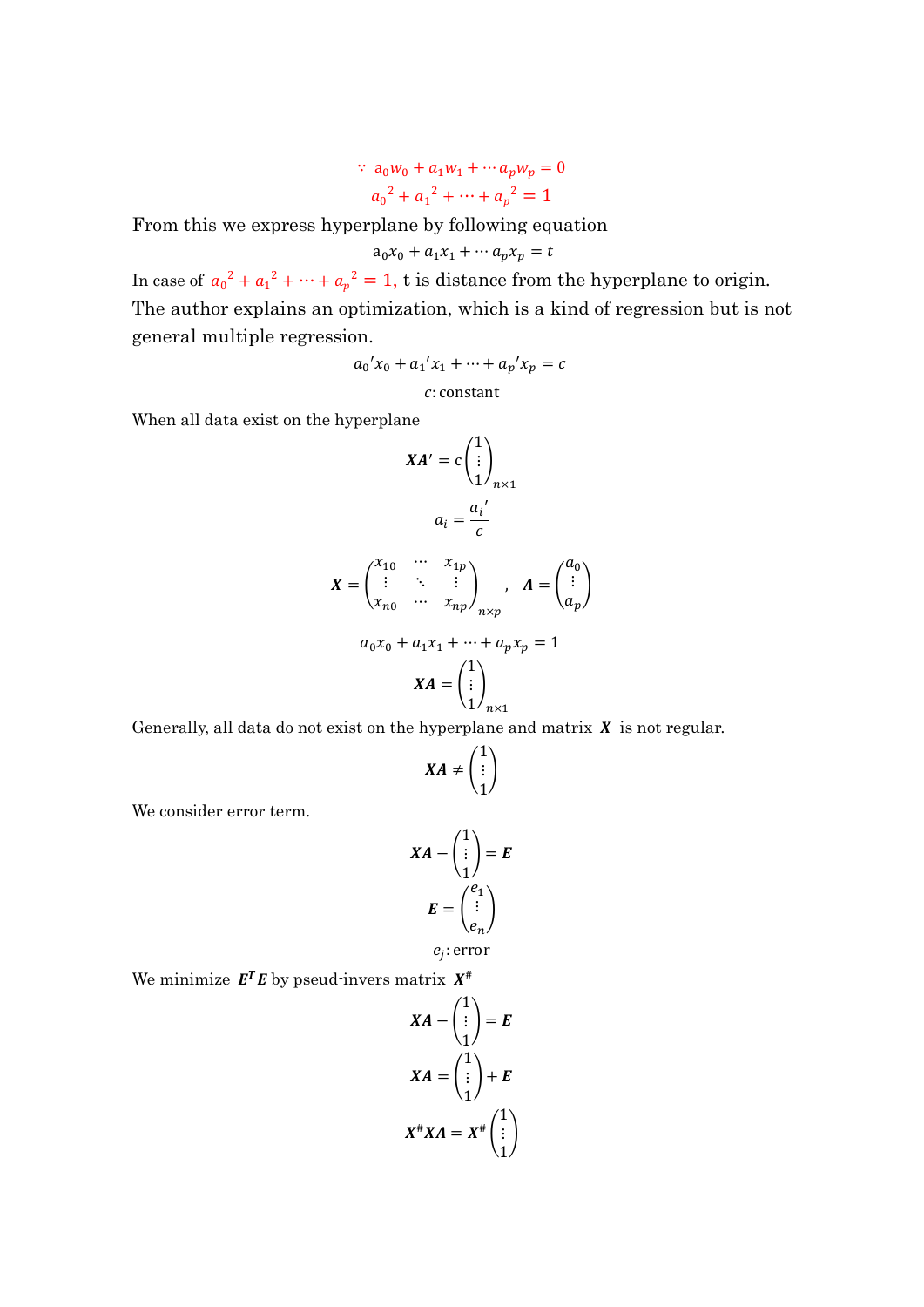$$
A=X^{\#}\begin{pmatrix}1\\ \vdots\\ 1\end{pmatrix}
$$

This is not generally used multiple regression. Multiple regression is used for expression of relation between an objective variable and other explanatory variables, though this equation expresses the relation among all explaining variables. However, we can say that this is a kind of multiple regression. generally multiple regression is used for

We have to fix a variable as an objective variable and the coefficient of objective variables should be 1. Generally objective variance is denoted as y. Some readers may think indiscreetly that we could get solution as follow.

$$
a_0 x_0 + a_1 x_1 + \dots + a_p x_p = 0
$$

Divide both side by  $a_0$ 

$$
x_0 + \frac{a_1}{a_0}x_1 + \dots + \frac{a_p}{a_0}x_p = \frac{c}{a_0}
$$

$$
x_0 = -\left(\frac{a_1}{a_0}x_1 + \dots + \frac{a_p}{a_0}x_p\right)
$$

We rewrite  $-\frac{a_i}{a_i}$  $\frac{a_i}{a_0}$  as  $b_i$ ,  $x_0$  as y.

$$
y = b_1 x_1 + \dots + b_p x_p
$$

When we add intercept,

$$
y = b_1 x_1 + \dots + b_p x_p + c
$$

We do not need to consider c, because we can transform  $y' = y - c$ .

However, this is not optimum solution for explanation of  $y$ , because coefficients of the formula is selected as optimum coefficient for explanation of total relation among variables not for explanation a particular variable.

The reader can understand reading following trial.

When we denote  $a_0 = -1 x_0 = y$ 

The formula of the hyperplane is as follow

$$
y - (a_1x_1 + \dots + a_px_p) = 0
$$

The distance from a point,  $D_j$ :  $(d_{yj} \ d_{x1j} \cdots d_{xpj})$  in hyperspace to the hyperplane is as follow

$$
d_j = \frac{|d_{yj} - (a_1d_{x1j} + \dots + a_p d_{xpj})|}{\sqrt{1^2 + a_1^2 + \dots + a_p^2}} = \frac{|e_j|}{\sqrt{1^2 + a_1^2 + \dots + a_p^2}}
$$

We should minimize  $\sum_{j=1}^{n} d_j^2$  not  $\sum_{j=1}^{n} e_j^2$ . We could not remove dominator, because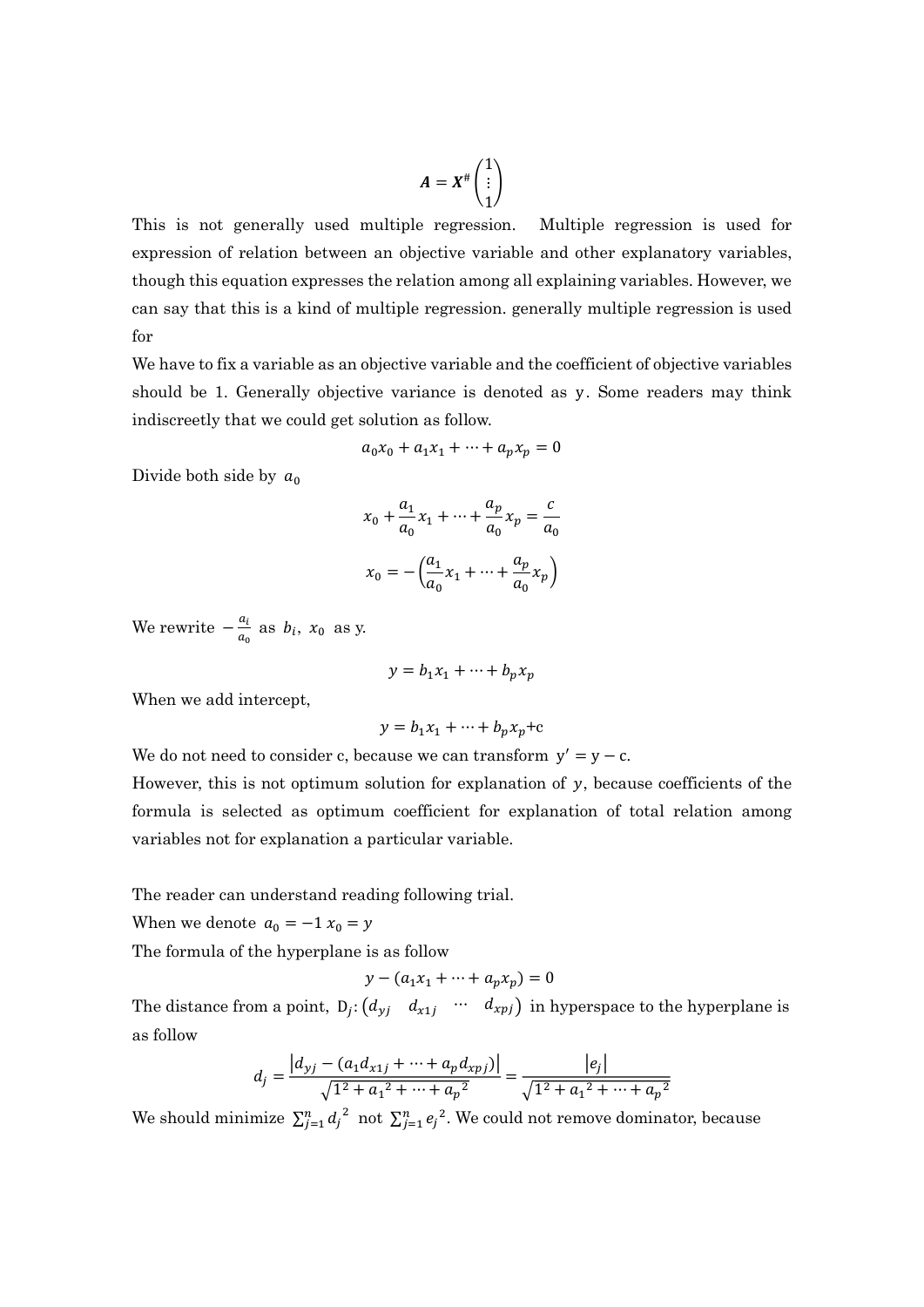$$
\sqrt{1^2 + a_1^2 + \dots + a_p^2} \neq 1
$$
  

$$
d_j \neq e_j
$$

We have to consider another approach.

When we denote objective variables as  $y$ , we need to find optimum hyperplane which minimize the distance between observed objective value and the hyperplane along with y axis as shown in figure 64.



Fig. 64. Distance in y axis from data point and hyperplane.

For simplification, we consider the case when y intercept is 0. Such distribution is simply obtainable by subtracting average value of variables, and we can simplify the operation by this transformation.

When the matrix  $\boldsymbol{X}$  is regular, we can solve following equation

$$
Y = XA
$$

, and express the relation as follow

$$
y = a_1 x_1 + a_2 x_2 + \cdots a_p x_p
$$

However actually, observed  $y$  include error. The equation is expressed as follow.

$$
y = a_1 x_1 + a_2 x_2 + \cdots a_p x_p + e
$$

$$
Y = XA + E
$$

$$
E = \begin{pmatrix} e_1 \\ \vdots \\ e_n \end{pmatrix}
$$

$$
e_i:
$$
 error

We need minimize  $E^T E$ .

We calculate approximate solution of following equation.

$$
Y = XA
$$

$$
XA = \begin{pmatrix} y_1 \\ \vdots \\ y_n \end{pmatrix}
$$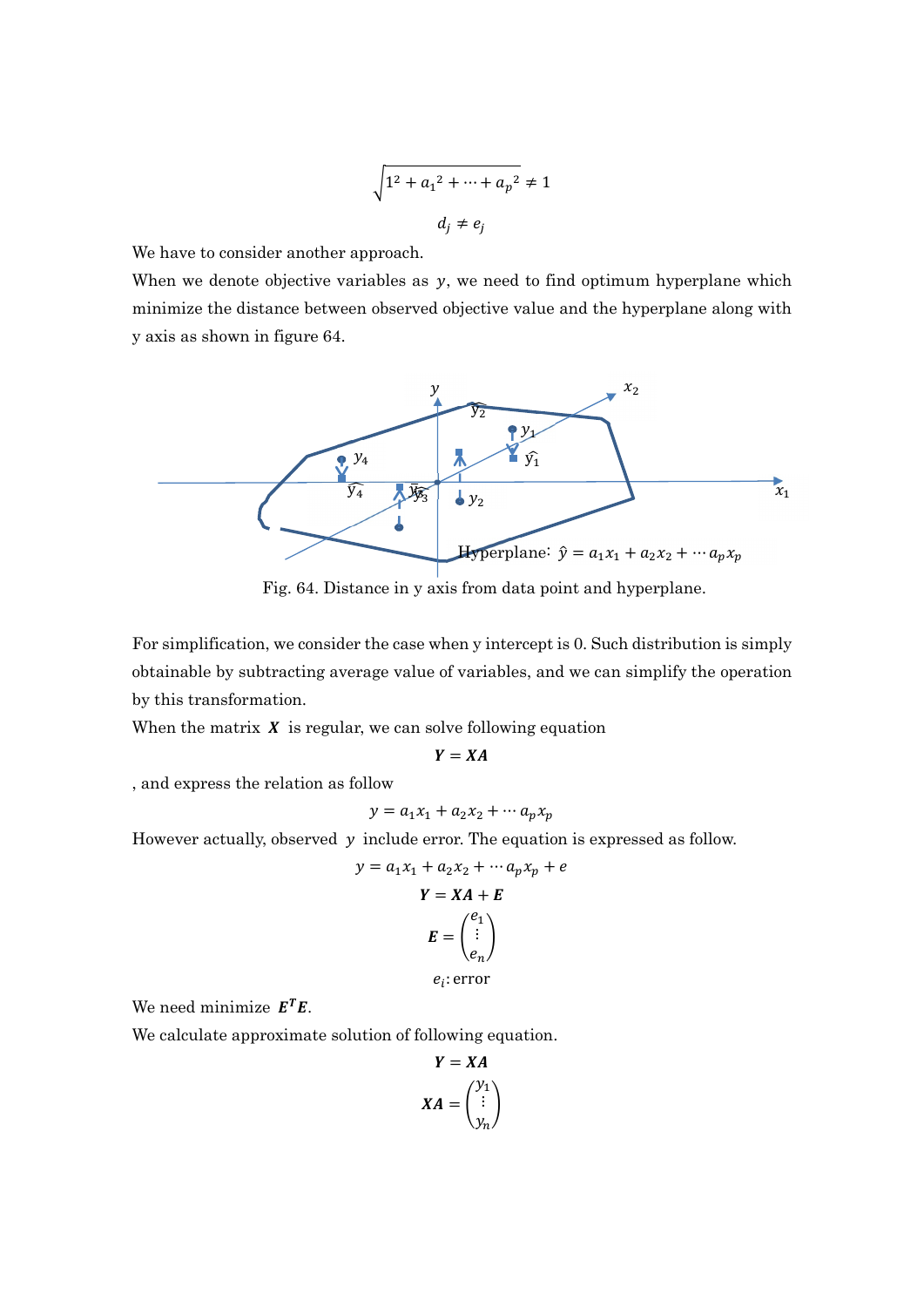$$
X^{\#}XA = X^{\#} \begin{pmatrix} y_1 \\ \vdots \\ y_n \end{pmatrix}
$$

$$
A = X^{\#} \begin{pmatrix} y_1 \\ \vdots \\ y_n \end{pmatrix}
$$

### Intercept

Upper explanation is a practical method to simplify the matrix and calculation. However, we need to remake the converted dataset from row dataset as follow.

$$
y = d_y - \overline{d_y}
$$
  
\n
$$
x_{ij} = d_{ij} - \overline{d_j}
$$
  
\nd: original data  
\n
$$
\overline{d_y}
$$
 and 
$$
\overline{d_j}
$$
 is average  
\n
$$
\overline{d_y} = \frac{1}{n} \sum_{i=1}^{n} x_{ij}
$$
  
\n
$$
\overline{d_y} = \frac{1}{n} \sum_{i=1}^{n} y_i
$$

Then we put this in following equation

$$
y = a_1x_1 + a_2x_2 + \cdots a_px_p
$$
  
\n
$$
d_y - \overline{d_y} = a_1(d_1 - \overline{d_1}) + a_2(d_2 - \overline{d_2}) + \cdots + a_p(d_p - \overline{d_p})
$$
  
\n
$$
d_y = a_1d_1 + a_2d_2 + \cdots + a_pd_p + \overline{d_y} - (a_1\overline{d_1} + a_2\overline{d_2} + \cdots + a_p\overline{d_p})
$$

Then we can obtain intercept as follow.

$$
\overline{d_y} - (a_1\overline{d_1} + a_2\overline{d_2} + \dots + a_p\overline{d_p}) = a_0
$$

If we feel this process is tangled, one possible idea for estimation of y intercept directly from the original dataset is to make constant term in matrix  $X$  and  $A$  as shown in the introduction of operation.

 $\sqrt{a}$ 

$$
Y = \begin{pmatrix} y_1 \\ \vdots \\ y_n \end{pmatrix}, \qquad X_{+1} = \begin{pmatrix} 1 & x_{11} & \cdots & x_{1p} \\ \vdots & \vdots & \ddots & \vdots \\ 1 & x_{n1} & \cdots & x_{np} \end{pmatrix}, \qquad A_{+1} = \begin{pmatrix} a_0 \\ a_1 \\ \vdots \\ a_p \end{pmatrix}, \qquad E = \begin{pmatrix} e_1 \\ \vdots \\ e_n \end{pmatrix}
$$

$$
Y = X_{+1}A_{+1} + E
$$

$$
A_{+1} = X_{+1}^{\#}Y
$$

$$
a_0: \text{constant term}
$$

More practical solution is assignment of equation of transformation to the equation of  $y$ and  $x$  after getting t  $A$ .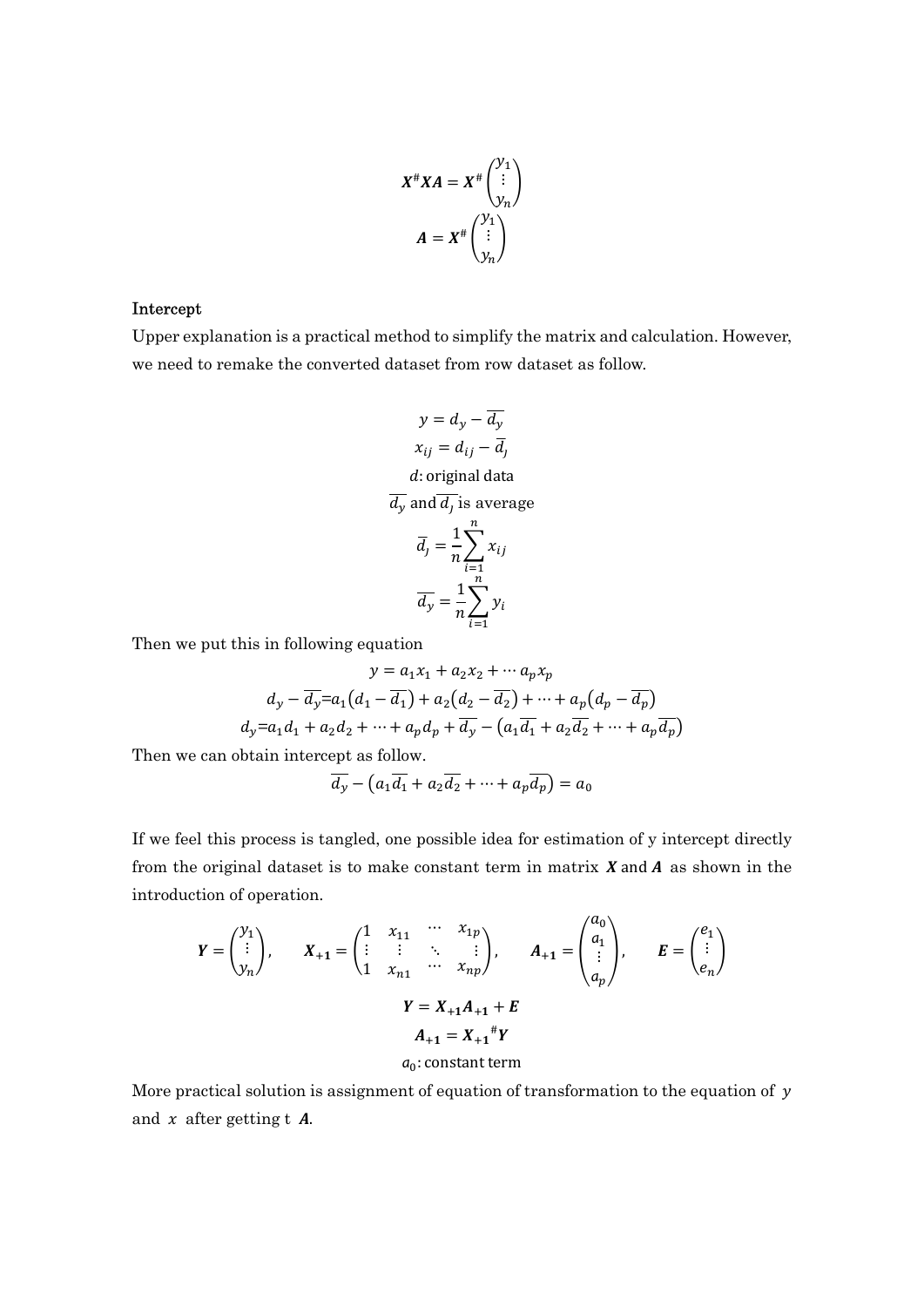$$
y = (x_1 \cdots x_p) \begin{pmatrix} a_1 \\ \vdots \\ a_p \end{pmatrix} = a_1 x_1 + a_2 x_2 + \cdots a_p x_p
$$
  
\n
$$
y = d_y - \overline{d_y}
$$
  
\n
$$
x_{ij} = d_{ij} - \overline{d_j}
$$
  
\nd: original data  
\n
$$
\overline{d_y} \text{ and } \overline{d_j} \text{ is average}
$$
  
\n
$$
\overline{d_y} = \frac{1}{n} \sum_{i=1}^n x_{ij}
$$
  
\n
$$
\overline{d_y} = \frac{1}{n} \sum_{i=1}^n y_i
$$
  
\n
$$
y = a_1 x_1 + a_2 x_2 + \cdots a_p x_p
$$
  
\n
$$
d_y - \overline{d_y} = a_1 (d_1 - \overline{d_1}) + a_2 (d_2 - \overline{d_2}) + \cdots + a_p (d_p - \overline{d_p})
$$
  
\n
$$
d_y = a_1 d_1 + a_2 d_2 + \cdots + a_p d_p + \overline{d_y} - (a_1 \overline{d_1} + a_2 \overline{d_2} + \cdots + a_p \overline{d_p})
$$
  
\n
$$
\overline{d_y} - (a_1 \overline{d_1} + a_2 \overline{d_2} + \cdots + a_p \overline{d_p}) = a_0
$$

This is excursus. What the author wants to say in this explanation is that axis of objective variable is normal vector of the hyperplane of explaining the relation among explanatory variables. The equation of the multiple regression is obtainable by moving the hyperplane to include the point of mean of all variables.

# VI-1-1-3. Exposition by differentiation and simultaneous equation

Using pseudo-inverse matrix, the author can easily introduce operation of multiple linear regression. However, pseudo-inverse matrix is a kind of black box for readers who do not have knowledge of linear algebra. The author adds detailed exposition using only differentiation and simultaneous equation for such readers.

Example of data set

Explanatory variables Objective variable

| Sample no.       | 0 1 2 $\cdots$ i $\cdots$ p                                                                                                                                                                                                                                                                                                                                                                                                                                            | y        |
|------------------|------------------------------------------------------------------------------------------------------------------------------------------------------------------------------------------------------------------------------------------------------------------------------------------------------------------------------------------------------------------------------------------------------------------------------------------------------------------------|----------|
|                  | $a_0$ $d_{11}$ $d_{12}$ $\cdots$ $d_{1i}$ $\cdots$ $d_{1p}$                                                                                                                                                                                                                                                                                                                                                                                                            | $d_{1v}$ |
| $\overline{2}$   | $a_0$ $d_{21}$ $d_{22}$ $\cdots$ $d_{2i}$ $\cdots$ $d_{2p}$                                                                                                                                                                                                                                                                                                                                                                                                            | $d_2y$   |
| ፡                | $\mathbf{E} = \left\{ \mathbf{E} \left( \mathbf{E} \right) \mathbf{E} \left( \mathbf{E} \right) \mathbf{E} \left( \mathbf{E} \right) \mathbf{E} \right) \mathbf{E} \left( \mathbf{E} \right) \mathbf{E} \left( \mathbf{E} \right) \mathbf{E} \left( \mathbf{E} \right) \mathbf{E} \left( \mathbf{E} \right) \mathbf{E} \left( \mathbf{E} \right) \mathbf{E} \left( \mathbf{E} \right) \mathbf{E} \left( \mathbf{E} \right) \mathbf{E} \left( \mathbf{E} \right) \math$ |          |
| k                | $a_0$ $d_{k1}$ $d_{k2}$ $\cdots$ $d_{ki}$ $\cdots$ $d x_{kp}$                                                                                                                                                                                                                                                                                                                                                                                                          | $d_{kv}$ |
| ፡                |                                                                                                                                                                                                                                                                                                                                                                                                                                                                        |          |
| $\boldsymbol{n}$ | $a_0$ $d_{n1}$ $d_{n2}$ $\cdots$ $d_{ni}$ $\cdots$ $d_{np}$                                                                                                                                                                                                                                                                                                                                                                                                            | $d_{ny}$ |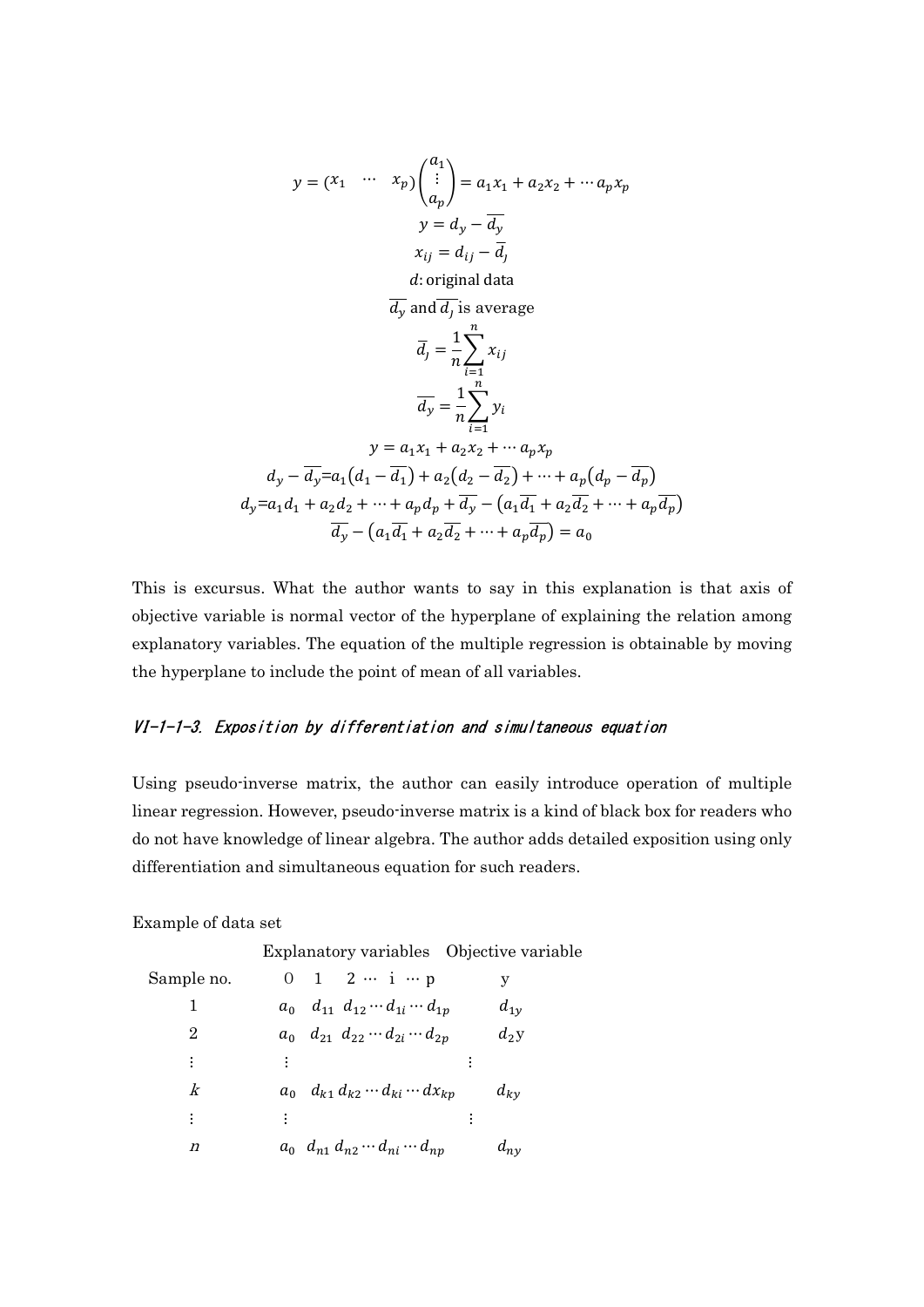$$
d_{ky} = a_0 + a_1 d_{k1} + a_2 d_{k2} + \dots + a_i d_{ki} + \dots + a_p d_{kp} + e_k
$$
  
\n
$$
e_k = d_{ky} - (a_0 + a_1 d_{k1} + a_2 d_{k2} + \dots + a_i d_{ki} + \dots + a_p d_{kp})
$$
  
\n
$$
e_k^2 = (d_{ky} - (a_0 + a_1 d_{k1} + a_2 d_{k2} + \dots + a_i d_{ki} + \dots + a_p d_{kp}))^2
$$
  
\n
$$
E = \sum_{k=1}^n e_k^2 = \sum_{k=1}^n (d_{ky} - (a_0 + a_1 d_{k1} + a_2 d_{k2} + \dots + a_i d_{ki} + \dots + a_p d_{kp}))^2
$$

It is obvious that E has minimum value. We calculate  $a_0, \dotsb, a_p$  and  $a_{p+1}$  which gives extreme value of  $E$  by differentiation of  $E$  by  $a_0, \dotsb, a_p$ 

$$
\frac{dE}{da_i}=0
$$

When we denote

$$
F_k = d_{ky} - \left(a_0 + a_1 d_{ki} + a_2 d_{k2} + \dots + a_i d_{kp}\right)
$$

$$
E = \sum_{k=1}^n F_k^2
$$

$$
\frac{dE}{da_i} = \frac{dE}{dF_k} \frac{dF_k}{da_i}
$$

$$
\frac{dE}{dF} = 2 \sum_{k=1}^{n} F_k = 2 \sum_{k=1}^{n} \left( d_{ky} - \left( a_0 + a_1 d_{k1} + a_2 d_{k2} + \dots + a_i d_{ki} + \dots + a_p d_{kp} \right) \right)
$$
  

$$
\frac{dF_k}{da_i} = 2 d_{ki}
$$
  

$$
\frac{dF_k}{da_0} = 2n
$$
  

$$
\frac{dE}{da_i} = 2 \sum_{k=1}^{n} \left( d_{ky} - \left( a_0 + a_1 d_{k1} + a_2 d_{k2} + \dots + a_i d_{ki} + \dots + a_p d_{kp} \right) \right) d_{ki} = 0
$$
  

$$
d_{oi} = 1
$$

$$
\frac{dE}{2da_i} = \sum_{k=1}^n d_{ky}d_{ki} - \left(a_0 + \sum_{k=1}^n d_{ki} a_1 \sum_{k=1}^n d_{k1}d_{ki} + x_2 \sum_{k=1}^n d_{k2}d_{ki} + \dots + x_p \sum_{k=1}^n d_{kp}d_{ki}\right) = 0
$$
\n
$$
a_1 \sum_{k=1}^n d_{k1}d_{ki} + a_2 \sum_{k=1}^n d_{k2}d_{ki} + \dots + a_p \sum_{k=1}^n d_{kp}d_{ki} + a_{p+1} \sum_{k=1}^n d_{ki} = \sum_{k=1}^n d_{ky}d_{ki}
$$
\nThen we rewrite this equation by form of simultaneous equation

When we rewrite this equation by form of simultaneous equation

$$
na_0 + a_1 \sum_{k=1}^n d_{k1} + a_2 \sum_{k=1}^n d_{k2} + \dots + a_p \sum_{k=1}^n d_{kp} = \sum_{k=1}^n d_{ky}
$$
  

$$
a_0 \sum_{k=1}^n d_{k1} + a_1 + \sum_{k=1}^n d_{k1} d_{k1} + a_2 \sum_{k=1}^n d_{k2} d_{k1} + \dots + a_p \sum_{k=1}^n d_{kp} d_{k1} = \sum_{k=1}^n d_{ky} d_{k1}
$$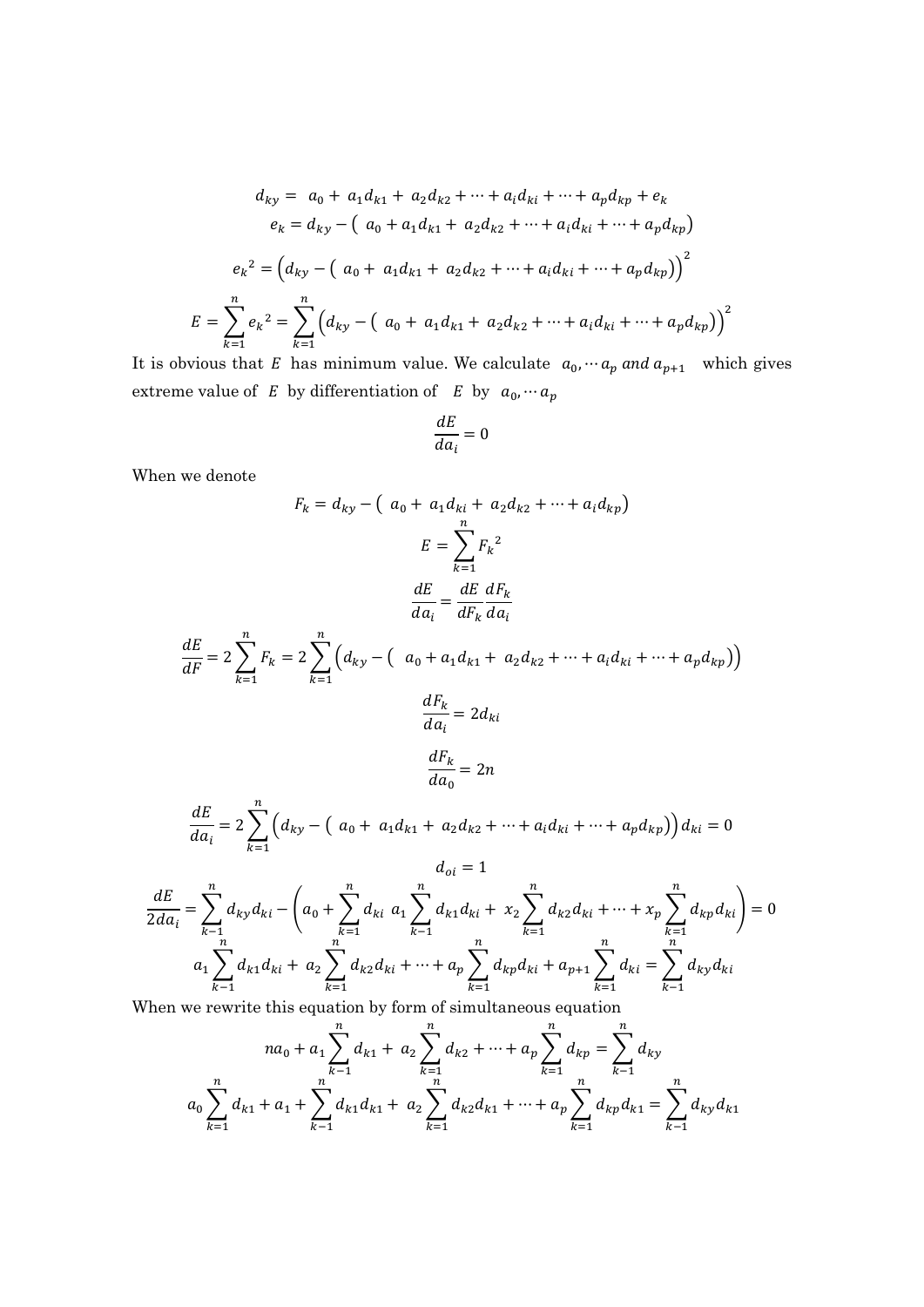$$
+a_0\sum_{k=1}^n d_{k2} + a_1\sum_{k=1}^n d_{k1}d_{k2} + a_2\sum_{k=1}^n d_{k2}d_{k2} + \dots + a_p\sum_{k=1}^n d_{kp}d_{k2} = \sum_{k=1}^n d_{ky}d_{k2}
$$
  
+
$$
+a_0\sum_{k=1}^n d_{kp} + a_1\sum_{k=1}^n d_{k1}d_{kp} + a_2\sum_{k=1}^n d_{k2}d_{kp} + \dots + a_p\sum_{k=1}^n d_{kp}d_{kp} = \sum_{k=1}^n d_{ky}d_{kp}
$$

We can get  $a_0, a_1, \dots, a_p$  as solution of upper simultaneous equation. For clear understanding of the relation between solution by pseudo inverse matrix and solution by differentiation and simultaneous equation, we express the simultaneous equation in form of matrix

$$
\begin{pmatrix}\nn & \sum_{k=1}^{n} d_{k1} & \sum_{k=1}^{n} d_{k2} & \cdots & \sum_{k=1}^{n} d_{kp} \\
\sum_{k=1}^{n} d_{k1} & \sum_{k=1}^{n} d_{k1}^{2} & \sum_{k=1}^{n} d_{k2} d_{k1} & \cdots & \sum_{k=1}^{n} d_{kp} d_{k1} \\
\sum_{k=1}^{n} d_{k2} & \sum_{k=1}^{n} d_{k1} d_{k2} & \sum_{k=1}^{n} d_{k2}^{2} & \cdots & \sum_{k=1}^{n} d_{kp} d_{k2} \\
\vdots & \vdots & \vdots & \ddots & \vdots \\
\sum_{k=1}^{n} d_{kp} & \sum_{k=1}^{n} d_{k1} d_{kp} & \sum_{k=1}^{n} d_{k2} d_{kp} & \cdots & \sum_{k=1}^{n} d_{kp}^{2} \\
= \begin{pmatrix}\n1 & \cdots & 1 \\
d_{11} & \cdots & d_{n1} \\
\vdots & \ddots & \vdots \\
d_{1p} & \cdots & d_{np}^{2}\n\end{pmatrix}\n\begin{pmatrix}\nd_{1y} \\
\vdots \\
d_{ny}\n\end{pmatrix}
$$

Equation i

We denote matrixes as follows.

,

$$
\begin{pmatrix}\n1 & d_{11} & \cdots & d_{1p} \\
\vdots & \vdots & \ddots & \vdots \\
1 & d_{n1} & \cdots & d_{np}\n\end{pmatrix}_{n \times (p+1)} = D_{+1}
$$
\n
$$
\begin{pmatrix}\na_0 \\
a_1 \\
\vdots \\
a_p\n\end{pmatrix} = A_{+1}
$$
\n
$$
\begin{pmatrix}\nd_{1y} \\
\vdots \\
d_{ny}\n\end{pmatrix} = Y
$$
\n
$$
D_{+1}^T = \begin{pmatrix}\n1 & \cdots & 1 \\
d_{11} & \cdots & d_{n1} \\
\vdots & \ddots & \vdots \\
d_{1p} & \cdots & d_{np}1\n\end{pmatrix}
$$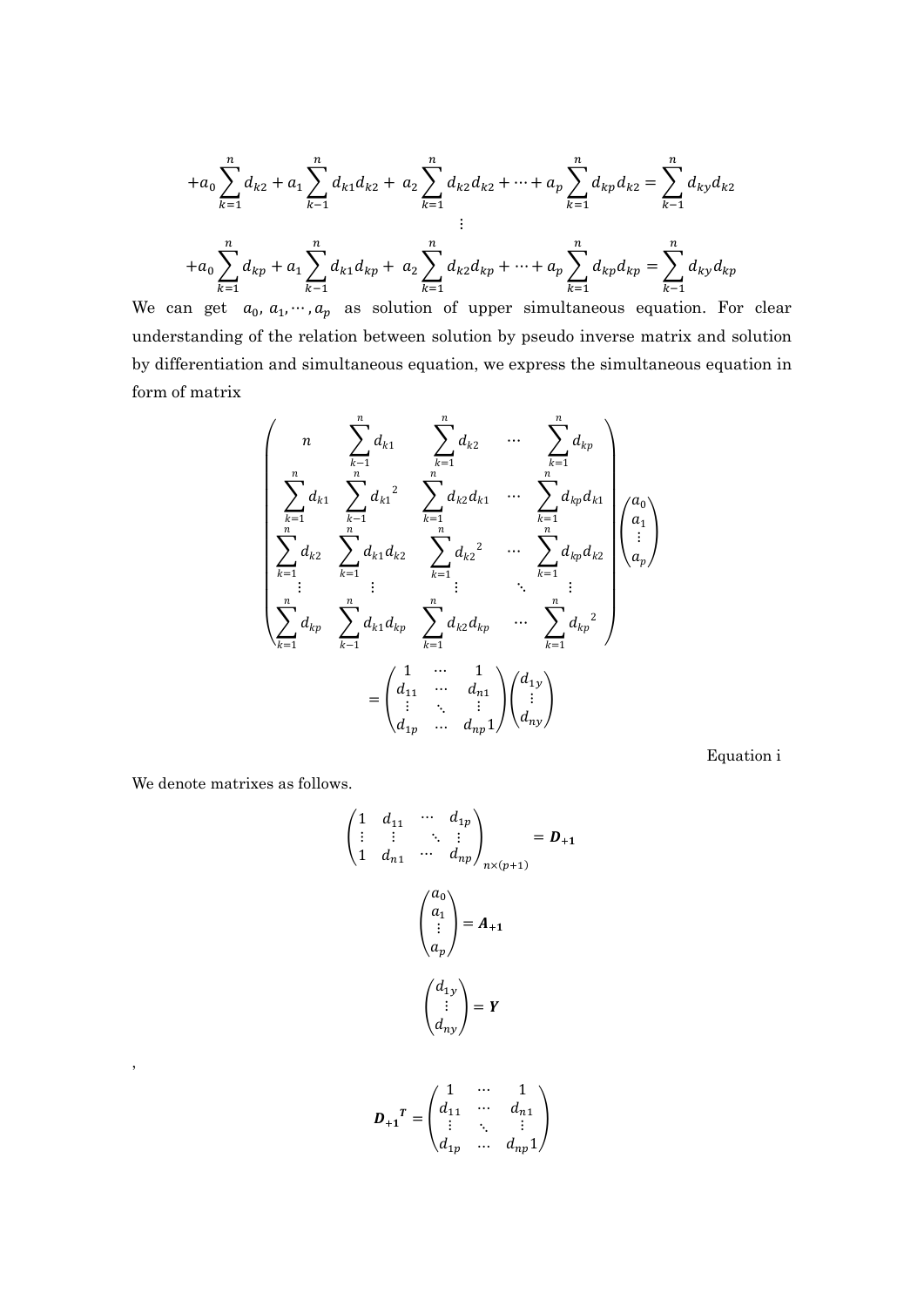$$
D_{+1}^T D_{+1} = \begin{pmatrix} 1 & \cdots & 1 \\ d_{11} & \cdots & d_{n1} \\ \vdots & \ddots & \vdots \\ d_{1p} & \cdots & d_{np} \end{pmatrix} \begin{pmatrix} 1 & d_{11} & \cdots & d_{1p} \\ \vdots & \vdots & \ddots & \vdots \\ 1 & d_{n1} & \cdots & d_{np} \end{pmatrix} = \begin{pmatrix} n & \sum_{k=1}^n d_{k1} & \sum_{k=1}^n d_{k2} & \cdots & \sum_{k=1}^n d_{kp} \\ \sum_{k=1}^n d_{k1} & \sum_{k=1}^n d_{k1}^2 & \sum_{k=1}^n d_{k2} d_{k1} & \cdots & \sum_{k=1}^n d_{kp} d_{k1} \\ \sum_{k=1}^n d_{k2} & \sum_{k=1}^n d_{k1} d_{k2} & \sum_{k=1}^n d_{k2}^2 & \cdots & \sum_{k=1}^n d_{kp} d_{k2} \\ \vdots & \vdots & \vdots & \ddots & \vdots \\ \sum_{k=1}^n d_{kp} & \sum_{k=1}^n d_{k1} d_{kp} & \sum_{k=1}^n d_{k2} d_{kp} & \cdots & \sum_{k=1}^n d_{kp}^2 \end{pmatrix}
$$

equation i can be expressed as follow.

$$
D_{+1}{}^T D_{+1} A_{+1} = D_{+1}{}^T Y
$$

Multiply $(D_{+1}^T D_{+1})^{-1}$  to both sides.

$$
(D_{+1} {}^{T} D_{+1})^{-1} (D_{+1} {}^{T} D_{+1}) A_{+1} = (D_{+1} {}^{T} D_{+1})^{-1} D_{+1} {}^{T} Y
$$
  

$$
A_{+1} = (D_{+1} {}^{T} D_{+1})^{-1} D_{+1} {}^{T} Y
$$
  

$$
(D_{+1} {}^{T} D_{+1})^{-1} D_{+1} {}^{T} = D_{+1} {}^{*}
$$

 $D_{+1}$ <sup>#</sup>: pseudo inverse matrix of $D_{+1}$ 

We could confirm identity of solution by pseud inverse matrix and solution by differentiation and simultaneous equation. However, this is excursus. Going back to mainstream.

When we neglect constant term, the relation can be expresses as follow

$$
DA = Y
$$
  
\n
$$
A = D^{T}Y
$$
  
\n
$$
(D^{T}D)^{-1}D^{T}DA = (D^{T}D)^{-1}D^{T}Y
$$
  
\n
$$
A = (D^{T}D)^{-1}D^{T}Y
$$
  
\n
$$
S = D^{T}D = \begin{pmatrix} d_{11} & \cdots & d_{n1} \\ \vdots & \ddots & \vdots \\ d_{1p} & \cdots & d_{np} \end{pmatrix} \begin{pmatrix} d_{11} & \cdots & d_{1p} \\ \vdots & \ddots & \vdots \\ d_{n1} & \cdots & d_{np} \end{pmatrix} = \begin{pmatrix} \sum_{k=1}^{n} d_{k1}^{2} & \sum_{k=1}^{n} d_{k2}^{2} d_{k1} & \cdots & \sum_{k=1}^{n} d_{kp}^{2} d_{k1} \\ \sum_{k=1}^{n} d_{k1}^{2} d_{k2} & \sum_{k=1}^{n} d_{k2}^{2} & \cdots & \sum_{k=1}^{n} d_{kp}^{2} d_{k2} \\ \vdots & \vdots & \ddots & \vdots \\ \sum_{k=1}^{n} d_{k1}^{2} d_{kp} & \sum_{k=1}^{n} d_{k2}^{2} d_{kp} & \cdots & \sum_{k=1}^{n} d_{kp}^{2} \end{pmatrix}
$$

Denoting

$$
SS_{ij} = \sum_{k=1}^{n} d_{ki} d_{kj}
$$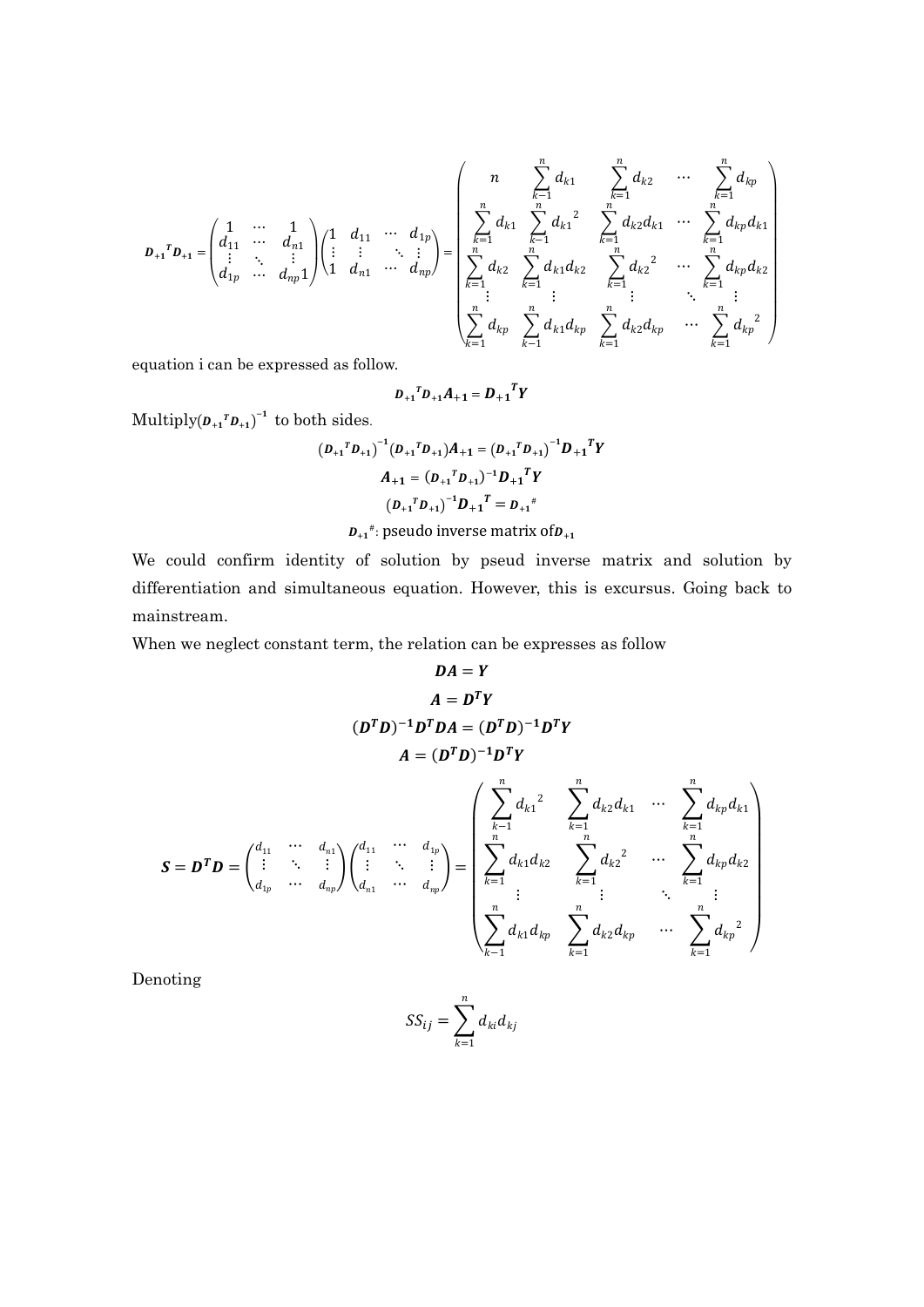$$
S = DT D = \begin{pmatrix} S S_{11} & S S_{12} & \cdots & S S_{1i} & \cdots & S S_{1n} \\ S S_{21} & S S_{12} & \cdots & S S_{2i} & \cdots & S S_{2n} \\ \vdots & \vdots & \ddots & \vdots & & \vdots \\ S S_{j1} & S S_{j2} & \cdots & S S_{ji} & \cdots & S S_{jn} \\ \vdots & \vdots & & \vdots & \ddots & \vdots \\ S S_{n1} & S S_{n2} & \cdots & S S_{ni} & \cdots & S S_{nn} \end{pmatrix}
$$

Using this notation

$$
\mathbf{D}^T \mathbf{Y} = \begin{pmatrix} d_{11} & \cdots & d_{n1} \\ \vdots & \ddots & \vdots \\ d_{1p} & \cdots & d_{np} \end{pmatrix} \begin{pmatrix} d_{1y} \\ \vdots \\ d_{ny} \end{pmatrix} = \begin{pmatrix} \sum_{k=1}^n d_{k1} d_{ky} \\ \vdots \\ \sum_{k=1}^n d_{kp} d_{ky} \end{pmatrix}
$$

$$
\mathbf{D}^T \mathbf{D} \mathbf{A} = \mathbf{D}^T \mathbf{Y}
$$

$$
\mathbf{S} \mathbf{A} = \begin{pmatrix} S S_{1y} \\ \vdots \\ S S_{py} \end{pmatrix}
$$

$$
\mathbf{A} = \mathbf{S}^{-1} \begin{pmatrix} S S_{1y} \\ \vdots \\ S S_{py} \end{pmatrix}
$$

This simplest expression of the solution. The author loves simple expression, though some readers feel frustration with simple expression, because we cannot understand operation of calculation from simple expression. Followings are example of operation.

Sample no. 1 2 3 y  
\n1 d<sub>11</sub> d<sub>12</sub> d<sub>13</sub> d<sub>1y</sub>  
\n2 d<sub>21</sub> d<sub>22</sub> d<sub>23</sub> d<sub>2y</sub>  
\n
$$
\vdots \t\t\t\t\vdots \t\t\t\t\vdots \t\t\t\t\vdots
$$
  
\n $k$  d<sub>k1</sub> d<sub>k2</sub> d<sub>k3</sub> d<sub>ky</sub>  
\n $\vdots \t\t\t\t\vdots \t\t\t\t\vdots \t\t\t\t\vdots$   
\n $n$  d<sub>n1</sub> d<sub>n2</sub> d<sub>n3</sub> d<sub>ny</sub>  
\n $\mathbf{S} = \mathbf{D}^T \mathbf{D} = \begin{pmatrix} d_{11} & \cdots & d_{n1} \\ \vdots & \ddots & \vdots \\ d_{1p} & \cdots & d_{np} \end{pmatrix} \begin{pmatrix} d_{11} & \cdots & d_{1p} \\ \vdots & \ddots & \vdots \\ d_{n1} & \cdots & d_{np} \end{pmatrix} = \begin{pmatrix} S S_{11} & S S_{12} & S S_{13} \\ S S_{21} & S S_{22} & S S_{23} \\ S S_{31} & S S_{32} & S S_{33} \end{pmatrix}$   
\n $\begin{pmatrix} d_{11} & \cdots & d_{n1} \\ \vdots & \ddots & \vdots \\ d_{1p} & \cdots & d_{np} \end{pmatrix} \begin{pmatrix} d_{1y} \\ \vdots \\ d_{ny} \end{pmatrix} = \begin{pmatrix} S S_{1y} \\ S S_{2y} \\ S S_{3y} \end{pmatrix}$ 

Calculation of determinant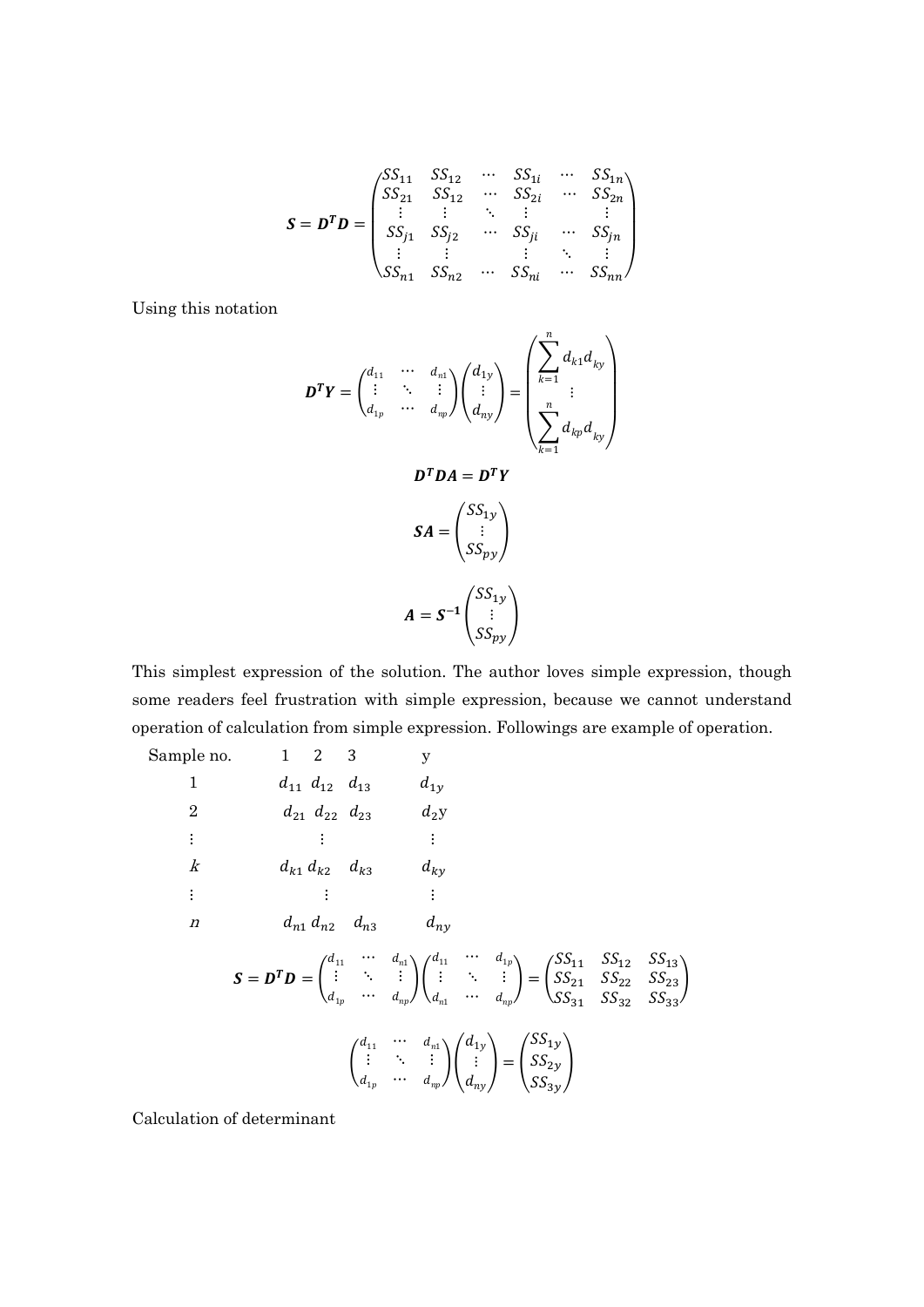$$
|\mathbf{S}| = \begin{vmatrix} SS_{11} & SS_{12} & SS_{13} \\ SS_{21} & SS_{22} & SS_{23} \\ SS_{31} & SS_{32} & SS_{33} \end{vmatrix}
$$
\n
$$
= SS_{11}SS_{22}SS_{33} + SS_{12}SS_{23}SS_{31} + SS_{13}SS_{21}SS_{32} - SS_{13}SS_{22}SS_{31}
$$
\n
$$
-SS_{12}SS_{21}SS_{33} - SS_{11}SS_{23}SS_{32}
$$

 $= SS_{11}SS_{22}SS_{33} + SS_{12}SS_{23}SS_{31} + SS_{13}SS_{21}SS_{32} - SS_{11}SS_{23}^{2} - SS_{22}SS_{13}^{2} - SS_{33}SS_{12}^{2}$ Cofactor matrix  $\tilde{\boldsymbol{S}}$ 

$$
\tilde{\boldsymbol{S}} = \begin{pmatrix}\n|S_{22} & SS_{23} | & -|SS_{21} & SS_{23} | & |SS_{21} & SS_{22} | \\
|SS_{32} & SS_{33} | & -|SS_{31} & SS_{33} | & |SS_{31} & SS_{32} | \\
-|SS_{12} & SS_{33} | & |SS_{11} & SS_{13} | & -|SS_{11} & SS_{12} | \\
|SS_{12} & SS_{13} | & |SS_{11} & SS_{33} | & -|SS_{11} & SS_{12} | \\
|SS_{22} & SS_{23} | & -|SS_{11} & SS_{13} | & |SS_{11} & SS_{12} | \\
|SS_{22} & SS_{23} | & -|SS_{21} & SS_{23} | & |SS_{21} & SS_{22}|\n\end{pmatrix}^{\prime}
$$

Matrix  $S$  is symmetric

 $\lceil$  $a_1$  $a<sub>2</sub>$  $a_3$ 

 $SS_{31}$   $SS_{32}$   $SS_{33}$ 

$$
\tilde{S} = \tilde{S}^{T}
$$
\n
$$
S^{-1} = \frac{\tilde{S}}{\begin{vmatrix} SS_{11} & S S_{12} & S S_{13} \\ S S_{21} & S S_{22} & S S_{23} \\ S S_{31} & S S_{32} & S S_{33} \end{vmatrix}} \begin{vmatrix} SS_{12} & S S_{13} \\ S S_{21} & S S_{22} & S S_{33} \end{vmatrix}} \begin{vmatrix} SS_{12} & S S_{13} \\ SS_{22} & S S_{23} \\ SS_{23} & S S_{33} \end{vmatrix} - \begin{vmatrix} S S_{12} & S S_{13} \\ S S S_{21} & S S_{23} \\ S S_{31} & S S_{33} \end{vmatrix}} \begin{vmatrix} SS_{12} & S S_{13} \\ S S S_{21} & S S_{23} \\ S S_{31} & S S_{33} \end{vmatrix}} - \begin{vmatrix} S S_{11} & S S_{12} \\ S S S_{21} & S S_{23} \\ S S S_{31} & S S_{32} \end{vmatrix}} - \begin{vmatrix} S S_{11} & S S_{12} \\ S S S_{21} & S S_{23} \\ S S S_{21} & S S_{23} \end{vmatrix}} \begin{vmatrix} S S_{11} & S S_{12} \\ S S S_{21} & S S_{23} \\ S S S_{31} & S S_{32} \end{vmatrix}} - \begin{vmatrix} S S_{11} & S S_{12} \\ S S S_{21} & S S_{23} \\ S S S_{33} \end{vmatrix}}
$$
\n
$$
\begin{pmatrix} a_1 \\ a_2 \\ a_3 \end{pmatrix} = S^{-1} \begin{pmatrix} S S_{12} \\ S S_{22} \\ S S_{33} \end{pmatrix}
$$
\n
$$
\begin{pmatrix} a_1 \\ a_2 \\ a_3 \end{pmatrix} = S^{-1} \begin{bmatrix} S S_{12} & S S_{13} \\ S S S_{23} \\ S S S_{33} \end{pmatrix} - \begin{vmatrix} S S_{12} & S S_{13} \\ S S S_{23} \\ S S S_{33} \end{vmatrix} - \begin{vmatrix} S S_{12} & S S_{13} \\ S S S_{23} \\ S S S_{23} \
$$

$$
a_1=\frac{\begin{vmatrix} S\boldsymbol{S}_{22} & S\boldsymbol{S}_{23} \end{vmatrix} S\boldsymbol{S}_{1y}-\begin{vmatrix} S\boldsymbol{S}_{12} & S\boldsymbol{S}_{13} \end{vmatrix} S\boldsymbol{S}_{2y}+\begin{vmatrix} S\boldsymbol{S}_{12} & S\boldsymbol{S}_{13} \end{vmatrix} S\boldsymbol{S}_{3y}}{S\boldsymbol{S}_{11}S\boldsymbol{S}_{22}S\boldsymbol{S}_{33}+S\boldsymbol{S}_{12}S\boldsymbol{S}_{23}S\boldsymbol{S}_{31}+S\boldsymbol{S}_{13}S\boldsymbol{S}_{21}S\boldsymbol{S}_{32}-S\boldsymbol{S}_{11}S\boldsymbol{S}_{23}^2-S\boldsymbol{S}_{22}S\boldsymbol{S}_{13}^2-S\boldsymbol{S}_{33}S\boldsymbol{S}_{12}^2}
$$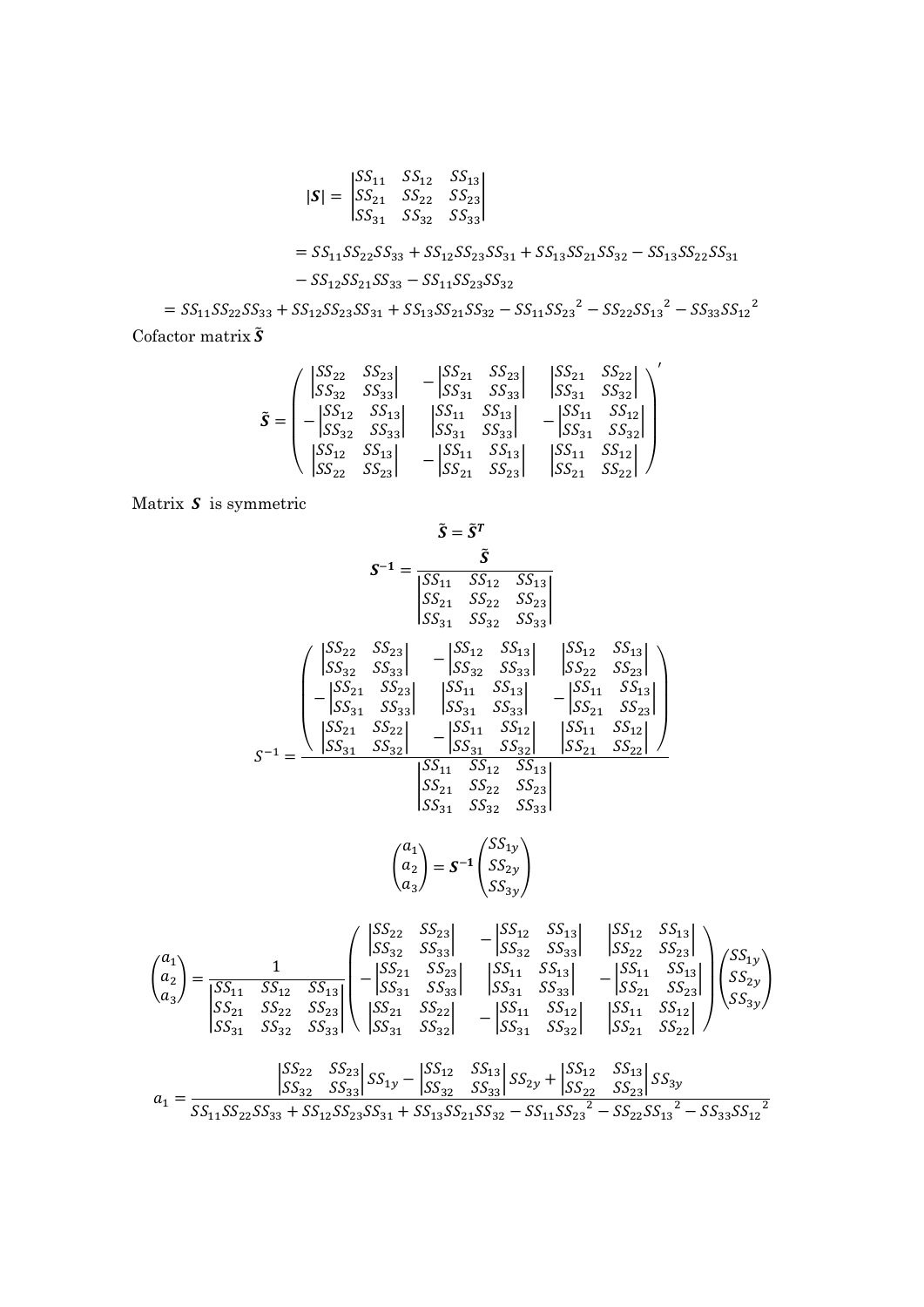$$
a_2 = \frac{-\begin{vmatrix} SS_{21} & SS_{23} \ S_{31} & SS_{13} \ S_{31} & SS_{11} & SS_{13} \ S_{31} & SS_{2y} \end{vmatrix} S_{2y} - \begin{vmatrix} SS_{11} & SS_{13} \ S_{21} & SS_{23} \ S_{22} & SS_{23} \end{vmatrix} S_{3y}}{SS_{11}SS_{22}SS_{33} + SS_{12}SS_{23}SS_{31} + SS_{13}SS_{21}SS_{32} - SS_{11}SS_{23}^2 - SS_{22}SS_{13}^2 - SS_{33}SS_{12}^2}
$$

$$
a_3 = \frac{\begin{vmatrix} SS_{21} & SS_{22} \ SS_{23} \ SS_{31} & SS_{22} \ SS_{31} - \begin{vmatrix} SS_{11} & SS_{12} \ SS_{31} & SS_{22} \ SS_{32} \end{vmatrix} S_{31} \ S_{31} & SS_{32} \end{vmatrix} S_{31} - \begin{vmatrix} SS_{11} & SS_{12} \ SS_{22} \ SS_{32} + \begin{vmatrix} SS_{11} & SS_{12} \ SS_{21} & SS_{22} \ SS_{32} \end{vmatrix} S_{32} - \begin{vmatrix} SS_{21} & SS_{22} \ SS_{32} \ SS_{31} \end{vmatrix} S_{32} - \begin{vmatrix} SS_{21} & SS_{22} \ SS_{32} \ S_{31} & SS_{22} & SS_{31} \end{vmatrix} S_{32} - \begin{vmatrix} SS_{21} & SS_{22} \ SS_{32} \ S_{31} & SS_{22} \end{vmatrix} S_{31}S_{32} - \begin{vmatrix} SS_{11} & SS_{12} \ SS_{32} \ S_{31} & SS_{12}^2 \end{vmatrix} S_{32}S_{31} - \begin{vmatrix} SS_{11} & SS_{12} \ SS_{32} \ S_{31} & SS_{12} \end{vmatrix} S_{31}S_{32} - \begin{vmatrix} SS_{11} & SS_{12} \ SS_{32} \ S_{31} & SS_{12} \ S_{31} & SS_{12} \end{vmatrix} S_{31}S_{32} - \begin{vmatrix} SS_{11} & SS_{12} \ SS_{32}
$$

The author proposes following notation system

$$
S^{-1} = \frac{\begin{pmatrix} |S S_{22} & S S_{23}| & -|S S_{12} & S S_{13}| & |S S_{12} & S S_{13}| \\ |S S_{32} & S S_{33}| & |S S_{32} & S S_{33}| & |S S_{22} & S S_{23}| \\ -|S S_{21} & S S_{23}| & |S S_{31} & S S_{33}| & -|S S_{11} & S S_{13}| \\ |S S_{21} & S S_{22}| & |S S_{31} & S S_{32}| & |S S_{11} & S S_{12}| \\ |S S_{31} & S S_{32}| & -|S S_{11} & S S_{12}| & |S S_{11} & S S_{12}| \\ |S S_{21} & S S_{22} & S S_{23}| & |S S_{21} & S S_{22}| \\ |S S_{31} & S S_{32} & S S_{33}| & |S S_{32} & S S_{33}| \end{pmatrix}}{\begin{pmatrix} S S_{11} & S S_{12} & S S_{13} \\ |S S_{21} & S S_{22} & S S_{23} \\ |S S_{31} & S S_{32} & S S_{33} \\ |S S_{31} & S S_{32} & S S_{33} \end{pmatrix}}
$$

| $\begin{vmatrix} SS_{22} \ SS_{32} \end{vmatrix}$                                    | $SS_{23}$<br>$SS_{33}$                                                                                                                       | $ SS_{12} $<br>$ SS_{32} $                                                                                                 | $SS_{13}$<br>$SS_{33}$                         | $ SS_{12} $<br>$ SS_{22} $                                                           | $SS_{13}$<br>$SS_{23}$             |
|--------------------------------------------------------------------------------------|----------------------------------------------------------------------------------------------------------------------------------------------|----------------------------------------------------------------------------------------------------------------------------|------------------------------------------------|--------------------------------------------------------------------------------------|------------------------------------|
|                                                                                      | $\begin{array}{ccc}\n & -331 \\ -\begin{vmatrix}\n-321 & S S_{23} \\ S S_{31} & S S_{33}\n\end{vmatrix} \\ S S_{21} & S S_{33}\n\end{array}$ | $ SS_{11} $<br>$ SS_{31} $                                                                                                 | $SS_{13}$<br>$SS_{33}$                         | $ SS_{21} $                                                                          | $ SS_{11}$ $SS_{13} $<br>$SS_{23}$ |
|                                                                                      | $\begin{bmatrix} S S_{22} \\ S S_{32} \end{bmatrix}$                                                                                         |                                                                                                                            | $ SS_{11}$ $SS_{12} $<br>$ SS_{31}$ $SS_{32} $ | $ SS_{11} $<br>$SS_{21}$                                                             | $SS_{12}$<br>$SS_{22}$             |
|                                                                                      |                                                                                                                                              | S                                                                                                                          |                                                |                                                                                      |                                    |
| $\begin{vmatrix} SS_{22} & SS_{23} \ SS_{32} & SS_{33} \end{vmatrix}$                |                                                                                                                                              |                                                                                                                            | $ SS_{12}$ $SS_{13} $<br>$ SS_{32}$ $SS_{33} $ | $ SS_{12} $<br>$\begin{vmatrix} SS_{12} & SS_{13} \ SS_{22} & SS_{23} \end{vmatrix}$ |                                    |
| S                                                                                    |                                                                                                                                              |                                                                                                                            | S                                              | S                                                                                    |                                    |
| $ SS_{21} $                                                                          | $SS_{23}$<br>$SS_{31}$ $SS_{33}$                                                                                                             | $ SS_{11} $<br>$ _{SS_{31}} $                                                                                              | $SS_{13}$<br>$SS_{33}$                         | $ SS_{11} $<br>$ _{SS_{21}}$                                                         | $SS_{13}$<br>$SS_{23}$             |
| S                                                                                    |                                                                                                                                              | S                                                                                                                          |                                                |                                                                                      | S                                  |
| $\begin{array}{cc}  SS_{21} & SO_{22}  \\  SS_{31} & SS_{32}  \\ \hline \end{array}$ |                                                                                                                                              |                                                                                                                            | $ SS_{11}$ $SS_{12} $<br>$ SS_{31}$ $SS_{32} $ | $ SS_{11}$ $SS_{12} $<br>$SS_{21}$ $SS_{22}$                                         |                                    |
| S                                                                                    |                                                                                                                                              |                                                                                                                            | S                                              | S                                                                                    |                                    |
|                                                                                      |                                                                                                                                              | $=\begin{pmatrix} SS^{11} & SS^{12} & SS^{13} \\ SS^{21} & SS^{22} & SS^{23} \\ SS^{31} & SS^{32} & SS^{33} \end{pmatrix}$ |                                                |                                                                                      |                                    |
|                                                                                      |                                                                                                                                              | $SS^{ij} = \frac{i, j \, cofactor \, of \, S}{\sqrt{S}}$                                                                   | $ \bm{S} $                                     |                                                                                      |                                    |

 $SS^{ij} = SS^{ji}$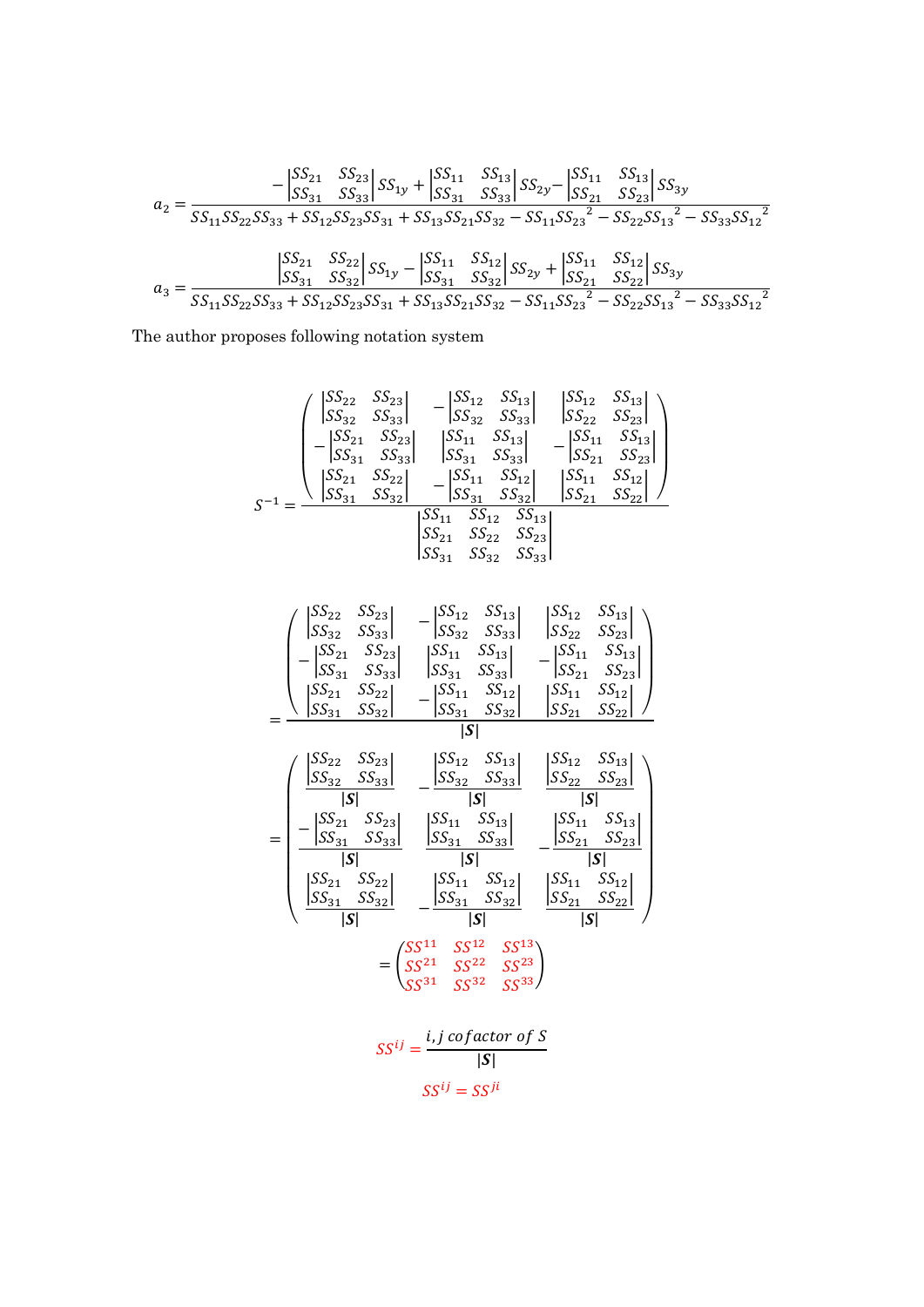$$
\begin{pmatrix} SS^{11} & \cdots & SS^{1p} \\ \vdots & \ddots & \vdots \\ SS^{p1} & \cdots & SS^{pp} \end{pmatrix} \begin{pmatrix} SS_{11} & \cdots & SS_{1p} \\ \vdots & \ddots & \vdots \\ SS_{p1} & \cdots & SS_{pp} \end{pmatrix} = I
$$

Using this notation system

$$
a_1 = SS^{11}SS_{1y} + SS^{12}SS_{2y} + SS^{13}SS_{3y}
$$
  
\n
$$
a_2 = SS^{21}SS_{1y} + SS^{22}SS_{2y} + SS^{23}SS_{3y}
$$
  
\n
$$
a_3 = SS^{31}SS_{1y} + SS^{32}SS_{2y} + SS^{33}SS_{3y}
$$

# VI-1-1-4. Significance of regression

Estimation of optimum  $\boldsymbol{A}$  is not so complicated, however we should consider the significance of the estimation and should discuss separation of variances for significance test.

The relation among observed y, estimated  $\hat{y}$  and error is simple

$$
y = \hat{y} + e
$$

Here, we consider data standardized by mean. When we calculate square of  $y$ .

$$
y^2 = (\hat{y} + e)^2 = \hat{y}^2 + 2\hat{y}e + e^2
$$

Sum of square is as follow

$$
\sum_{j=1}^{n} y_j^2 = \sum_{j=1}^{n} \hat{y}_j^2 + 2 \sum_{j=1}^{n} \hat{y}_j e_j + \sum_{j=1}^{n} e_j^2
$$

 $\boldsymbol{n}$ 

When second term or right side is 0, we separate Sums of square as follows

Sum of square of objective value: 
$$
SS_y = \sum_{j=1}^{n} y_j^2
$$
  
Sum of square of expectation value  $SS_y = \sum_{j=1}^{n} \hat{y}_j^2$   
Sum of square of error  $SS_e = \sum_{j=1}^{n} e_j^2$ 

We expect  $\sum_{j=1}^{n} \hat{y}_j e_j$  to be 0, though we cannot conclude  $\sum_{j=1}^{n} \hat{y}_j e_j = 0$  from the formula

**Proof**  $\sum_{j=1}^n \hat{y}_j e_j = 0$ 

Using pseudo inverse matrix

$$
A = X^{\#}Y = (X^TX)^{-1}X^TY
$$

$$
\widehat{Y} = XA = X(X^TX)^{-1}X^TY
$$

$$
Y = IY
$$

$$
I: \text{unit vector}
$$

$$
E = Y - \widehat{Y} = (I - X(X^TX)^{-1}X^T)Y
$$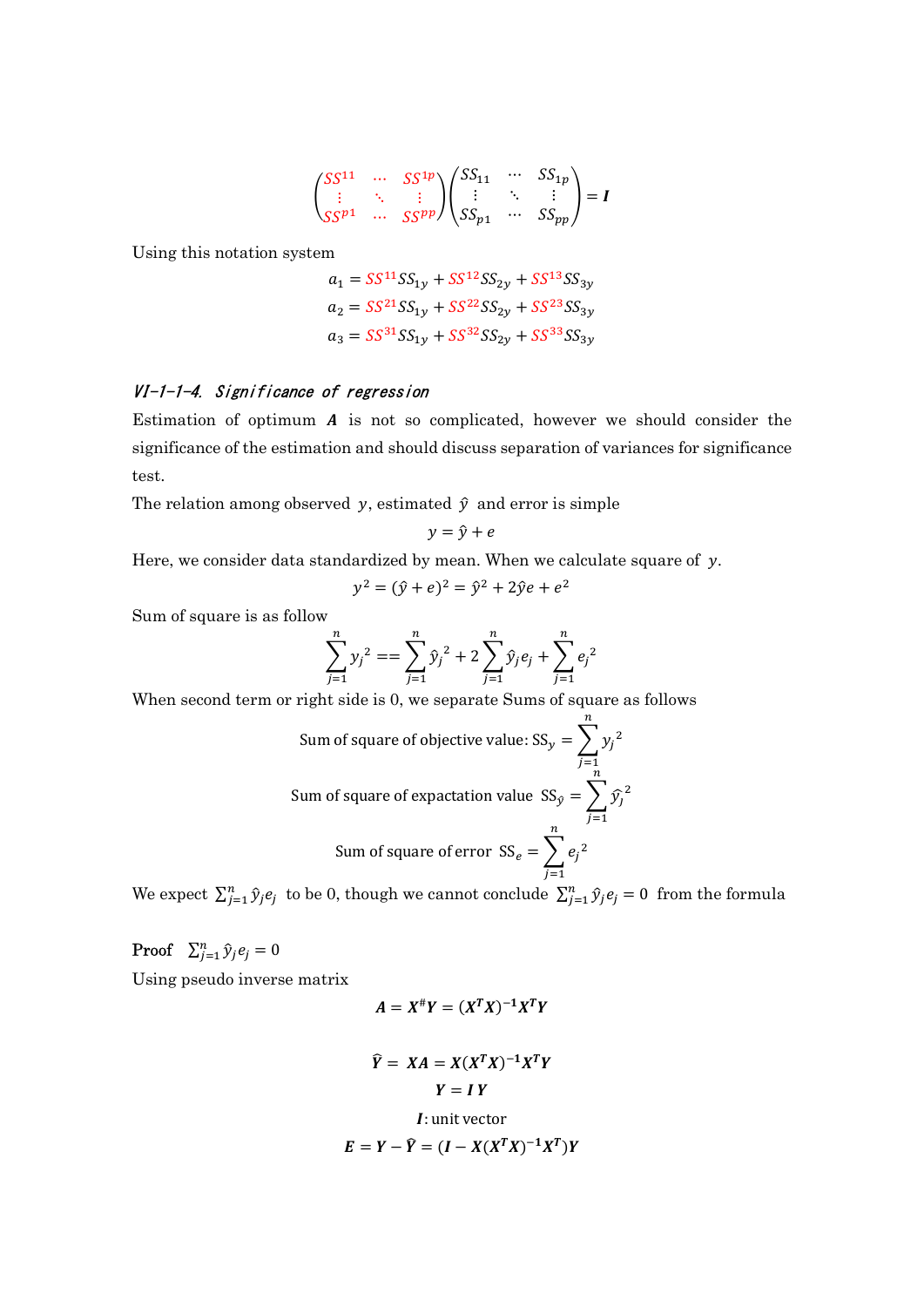$$
XT E = XT (I - X(XT X)-1 XT)Y = 0
$$
  
:.  $XT (I - X(XT X)-1 XT) = XT - XT X(XT X)-1 XT = XT - XT = 0$   
 $AT XT = (XA)T = YT$   
 $YT E = 0$   
 $\sum_{j=1}^{n} \hat{y}_j e_j = YT E = 0$   
Q.E.D

We can conclude that

$$
SS_y = SS_{\hat{y}} + SS_e
$$
  

$$
SS_y = \sum_{j=1}^{n} y_j^2, \quad SS_{\hat{y}} = \sum_{j=1}^{n} \hat{y}_j^2, \quad SS_e = \sum_{j=1}^{n} e_j^2
$$

In the paragraphVI-1-1-2. Geometric meaning of multiple linear regression, we proved

$$
SS_y = SS_{\hat{y}} + SS_e
$$
  

$$
SS_y = \sum_{j=1}^n y_j^2, \quad SS_{\hat{y}} = \sum_{j=1}^n \hat{y}_j^2, \quad SS_e = \sum_{j=1}^n e_j^2
$$

Degree of freedom of total SS is  $n-1$ , degree of freedom of SS<sub>e</sub> is  $n-p-1$ , and degree of freedom of regression is  $p$ .

From this, we can summarize the result of multiple regression as Table 43.

Table 43. Summary of result of multiple regression analysis

| $_{\rm SS}$<br>factor |               | degree od freedom | variance (V)               | ( F<br>ratio            |  |
|-----------------------|---------------|-------------------|----------------------------|-------------------------|--|
| total                 | $SS_{\nu\nu}$ | $n-1$             | $V_t = \frac{SS_R}{n-1}$   |                         |  |
| regression            | $SS_R$        | р                 | $V_R = \frac{SS_R}{n}$     | $F_0 = \frac{V_R}{V_e}$ |  |
| residual              | $SS_{\rho}$   | $n-p-1$           | $V_e = \frac{SS_R}{n-p-1}$ |                         |  |

We can apply F test to this result. Null hypothesis of this analysis is

$$
a_1 = a_2 = \dots = a_p = 0
$$

Personally, the author is thinking that the analysis has little practical meaning, because we usually do not implement multiple variance analysis among factors which has unlikely possibility of no relation and we do not get any merit when the null hypothesis is rejected. Generally, we want to know power of explanation of the regression expression. For this purpose, we use coefficient of determination. Coefficient of determination is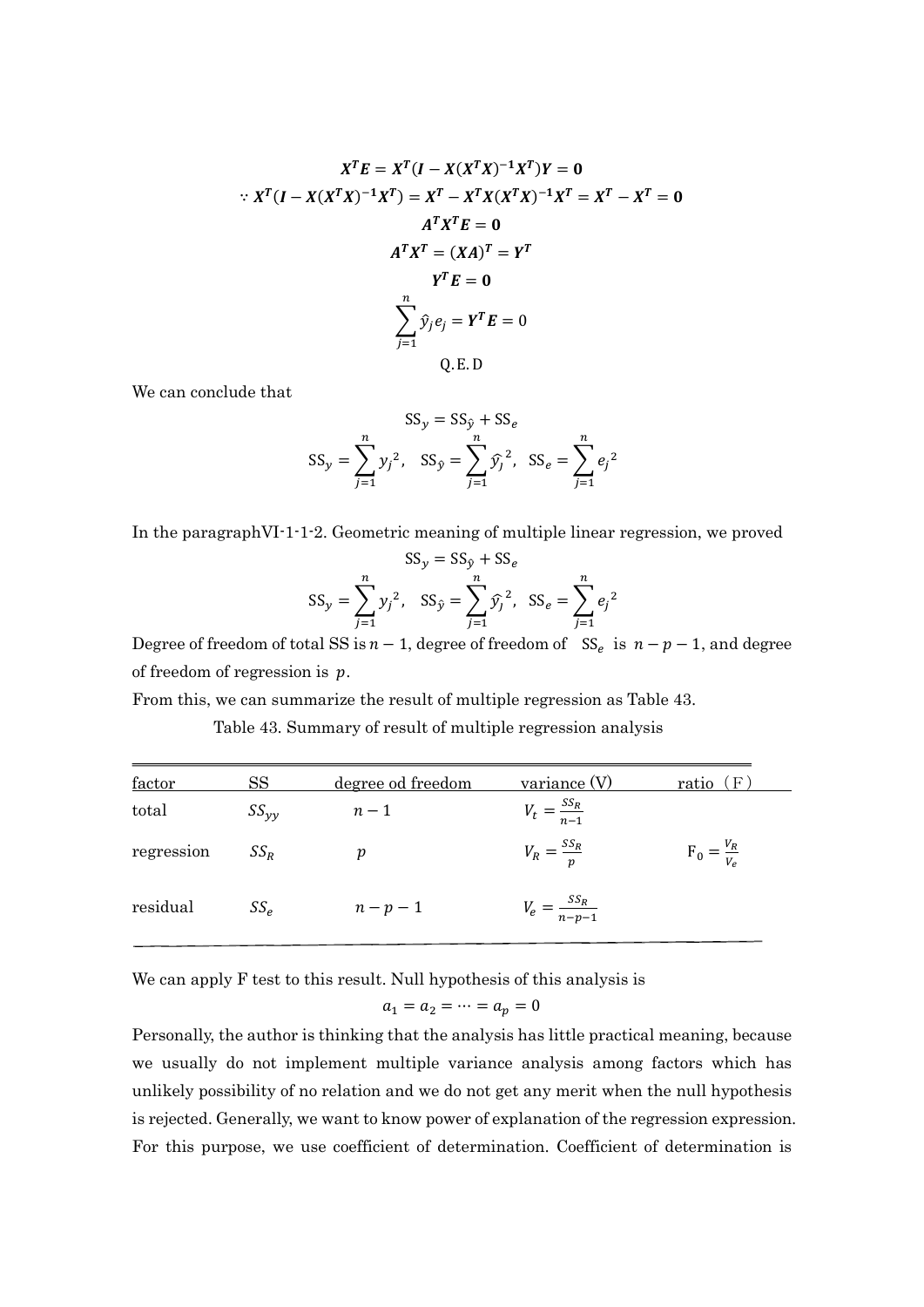ration of explained variance in total variance.

$$
R^{2} = \frac{SS_{\hat{y}}}{SS_{y}} = \frac{\sum_{j=1}^{n} y_{j}^{2}}{\sum_{j=1}^{n} y_{j}^{2}} = \frac{SS_{y} - SS_{\hat{e}}}{SS_{y}} = 1 - \frac{SS_{\hat{e}}}{SS_{y}}
$$

$$
R = \sqrt{\frac{SS_{\hat{y}}}{SS_{y}}} = \sqrt{\frac{\sum_{j=1}^{n} y_{j}^{2}}{\sum_{j=1}^{n} y_{j}^{2}}}
$$

R<sup>2</sup>: coefficent of determination

#### R: multiple correlation coefficent

Multiple correlation is intuitively understandable indicator of availability of regression expression. However, this indicator has mathematical weakness. The multiple correlation coefficient increases with increase of number of factors, and it reaches 1, when the number of factors comes into the number of data. Because, the data set matrix is regular, when  $n = p$ . As an example when we gather 10 people and ask them the money they have, then measure the length of ten fingers, the multiple regression analysis of the relation between amount of the money and length of ten fingers gives  $R^2 = 1$ . Degree of freedom adjusted determinant coefficient of determination is recommendable as evaluation of availability of regression expression. Adjusted coefficient of determination uses ratio of variances of total and error.

$$
v_e = \frac{SS_e}{(n-1-p)}
$$

$$
v_t = \frac{SS_y}{(n-1)}
$$

$$
R^2_{adj} = 1 - \frac{v_e}{v_t} = 1 - \frac{SS_{\hat{e}}}{SS_y} \frac{(n-1)}{(n-1-p)}
$$

 $R^2_{adj}$ : Degree of freedom adjusted determinant coefficient p: In this, case p include constant term. number of explanatory variance is  $p - 1$ 

 $SS_y$ 

 $\overline{(n-1-p)}$ 

In many cases, we want to know availability or importance of each explanatory variables. One important purpose of multiple variance analysis is simple explanation of phenomenon. It is better to cut off meaningless variables. Simply, we compare absolute values of regression coefficient. However, generally we use different unit of measurement among variables such as m cm mm, dollar, kg, ton number of pieces and so on. When we compare the value of coefficient between variables measured by mm and cm, the value of coefficient is 10 times higher in the variable measured by mm. Generally, we cannot compare values of coefficient directly. However, such comparison is possible when all variables have same variances. One possible ide of such analysis is to standardize the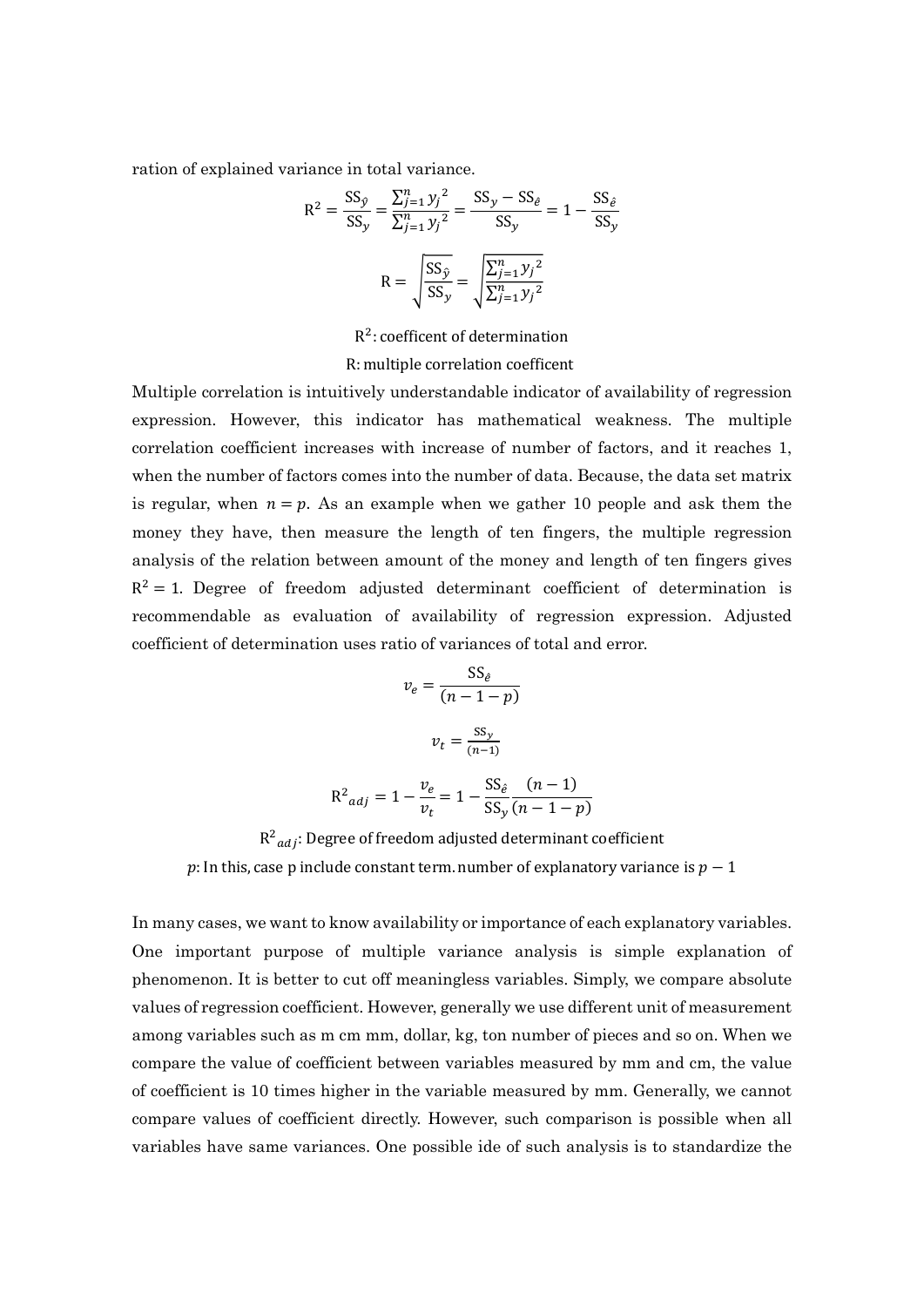data by dividing all value by deviation of each variable. The author does not recommend this approach. Analytical method should be selected by analyst, because only analyst knows purpose of analysis. In the case when we analyze happiness of the people and items of family expenditure, all explanatory variables are expressed in amount of money. In this case several items such as expenditures for entertainment and culture has large variances though expenditure for food is stable. However, amount of expenditure has important meaning, in such case standardization by deviation is not recommendable. T test of coefficients of variables can be used for selection of variables. As in explanation in analysis of variance, T test is comparison between observed t and stochastically calculated critical value of t. Null hypothesis is that 0 is included in error range of estimated coefficient.

So, t value of coefficient is obtained by dividing distance from 0 to coefficient  $a_i$  by standard error of the coefficient  $SE_i$ .

$$
t = \frac{a_i - 0}{SE_i}
$$

We consider  $SE_i$ 

The total standard error is

$$
SE_{total} \sqrt{\frac{v_e}{n}}
$$

$$
v_e = \frac{SS_e}{(n-1-p)}
$$

Here, we apply our local notation system.

$$
\begin{pmatrix}\nS S^{11} & \cdots & S S^{1p} \\
\vdots & \ddots & \vdots \\
S S^{p1} & \cdots & S S^{pp}\n\end{pmatrix}\n\begin{pmatrix}\nSS_{11} & \cdots & SS_{13} \\
\vdots & \ddots & \vdots \\
SS_{31} & \cdots & SS_{33}\n\end{pmatrix} = I
$$

When we consider  $\vert$  $rac{1}{\sqrt{S}}$  ∴  $rac{1}{\sqrt{S}}$  is sharing of total standard error.

Among the factors in the matrix,  $(SS^{i1} \cdots SS^{ip})$  is factors determining  $a_i$ .  $SS^{i1}$  ...  $SS^{ip}$  are the ratio of determinant of S and cofactor. SS<sup>ii</sup> means factor determining  $a_i$  but independent from  $SS_{11}$ . This is the ratio of variance of error of  $a_i$  in the total variance.

$$
SE_i = \sqrt{SS^{ii} \frac{v_e}{n}}
$$

$$
t = \frac{a_i}{\sqrt{SS^{ii} \frac{v_e}{n}}}
$$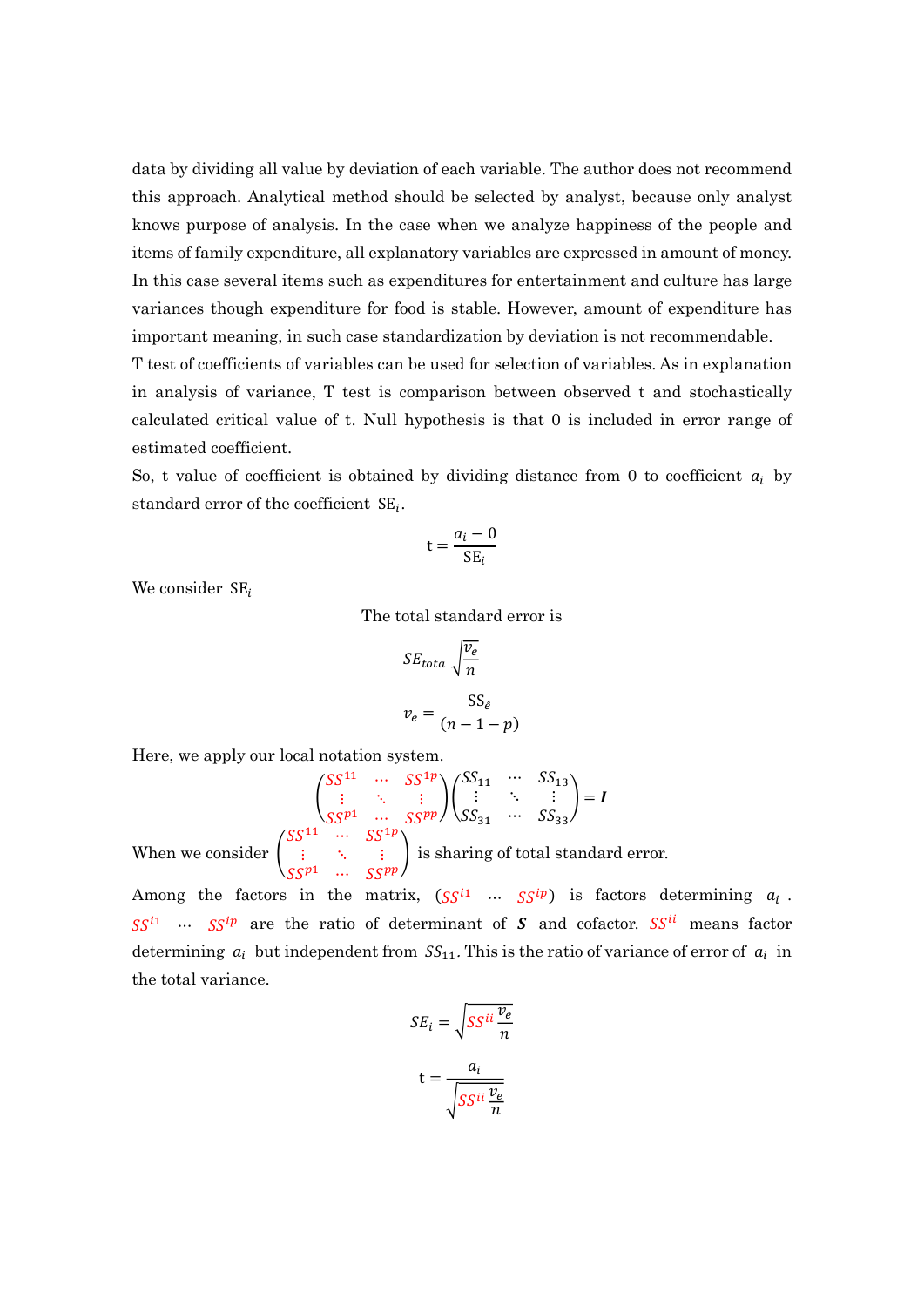| Variable |                    | Coefficient Standard error |                                         | P value        |  |
|----------|--------------------|----------------------------|-----------------------------------------|----------------|--|
| $x_1$    | a <sub>1</sub>     | $SS^{11}\frac{v_e}{n}$     | $a_1$<br>$\sqrt{SS^{11}\frac{v_e}{n}}$  | $P_1$          |  |
| $x_2$    | a <sub>2</sub>     | $SS^{22}\frac{v_e}{n}$     | $\sqrt{\frac{SS^{22}\frac{v_e}{n}}{n}}$ | P <sub>2</sub> |  |
|          |                    | ٠                          |                                         |                |  |
| $x_p$    | $\boldsymbol{a}_2$ | $SS^{pp}\frac{v_e}{n}$     | $s_{S}$ pp <sup>v</sup> e               | $P_p$          |  |

Table 44 is an example of summary of result of the t tests.

P can be obtained from computer software or tables in statistic books.

Using results of t test, we can get useful information for the selection of significant variables. However, there are effects of combination of variables. When the purpose of multiple variance analysis is making mathematical model, we must test various combination of variables. There are several systems of searching method of combination of variances.

When the number of candidate variable Including combination effect is small, we can implement round robin test. However, it is not realistic, when the number of candidates is large. We rise and fall the number of variables in the combination of variables by fixed rule and indicators in such case.

Forward selection method: Starting from simple linear regression between objective variable and the explanatory variable which shows smallest P in t test. Then we add next explanatory variable which shows second smallest P observing degree of freedom adjusted determinant coefficient. There are several indicators of explanatory poser of regressed equation. Here we use degree of freedom adjusted determinant coefficient. When the coefficient increases, we accept the variables as explanatory variable in the model. Then repeat same operation inputting variables which shows next smallest P to reach at stable phase in degree of freedom adjusted determinant coefficient.

Backward selection method: Starting from multiple variance linear regression between objective variable and all candidate of variables. The remove variable which shows largest P in t test. Repeat same operation until reaching previously determined threshold of freedom adjusted determinant coefficient.

Stepwise selection method: First operation starts from multivariance analysis of fixed number of variables. We can use the result of diagonalization for determination of starting point. We can determine the rank from eigenvalues considering small eigenvalues are practically 0.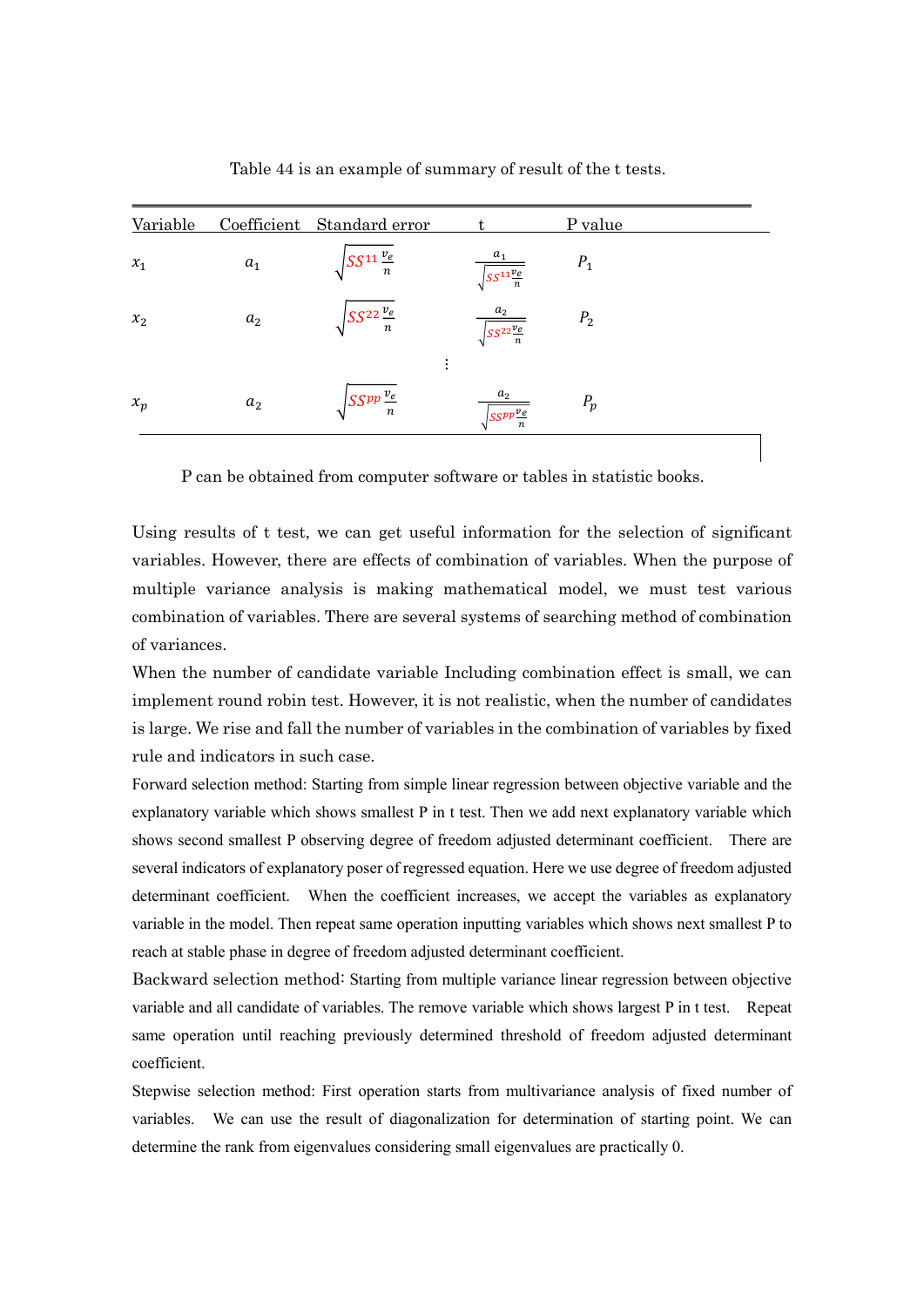Then add the variable when the statistic value increase with addition of new explanatory variable. If there exists variable whose statistic value is decreased, we can kick out the variable from the model.

There are several statistical indicators including Akaike's information criteria, and there are several manual books of selection method. Readers who want to use multiple linear regression for modeling, please refer those manuals.

Another mathematical weakness of multiple linear regression is existence of multicollinearity. Multicollinearity is phenomenon in which several explanatory variables have correlation. When there exists multicollinearity, the result of regression is unstable, because variables which have correlation attract coefficient among them and we cannot fix the model by exploratory method. When there exists multicollinearity, we should select a representative variance from the variables which have multicollinearity or have to make a synthesis variable from the variables. In the operation of multiple linear regression, we make variance covariance matrix  $(X^T X)$ . In this process we can check correlation among explanatory variances. If is not enough, we can make correlation matrix from variance and covariance matrix. The author recommends checking of correlation matrix among explanatory variables before multiple linear regression. Another approach is doing principle component analysis (PCA) among explanatory variables before multiple linear regression. We can check multicollinearity among variables, and we can use principle component score as synthesis variable in some cases. Mathematically this method is strong, However, we cannot understand scientific meaning of the principle component (in another word, we cannot give a name to the component) in many cases when the meaning of the component is abstract. The other merit of PCA is that we can find latent factors by PCA in some case.

When we collect record of 100-meter sprint and physical measurement of runners (body height, body weight, sitting height, bust measurement and age) from all ages. When we want to know relation between sprint speed and physical characteristics, multiple linear regression is a useful method. However, all data of physical measurement has multicollinearity, because all physical measurement is strongly related to body size. We cannot get any useful information from multiple linear regression directly using row data other than that sprint speed has strongly related with body size. We can expect to find latent component by PCA. Because, we can easily suppose body size will be the first principle component and other components are orthogonal (Independent) to body size. We can estimate factors practically relating component from eigenvalues. Using